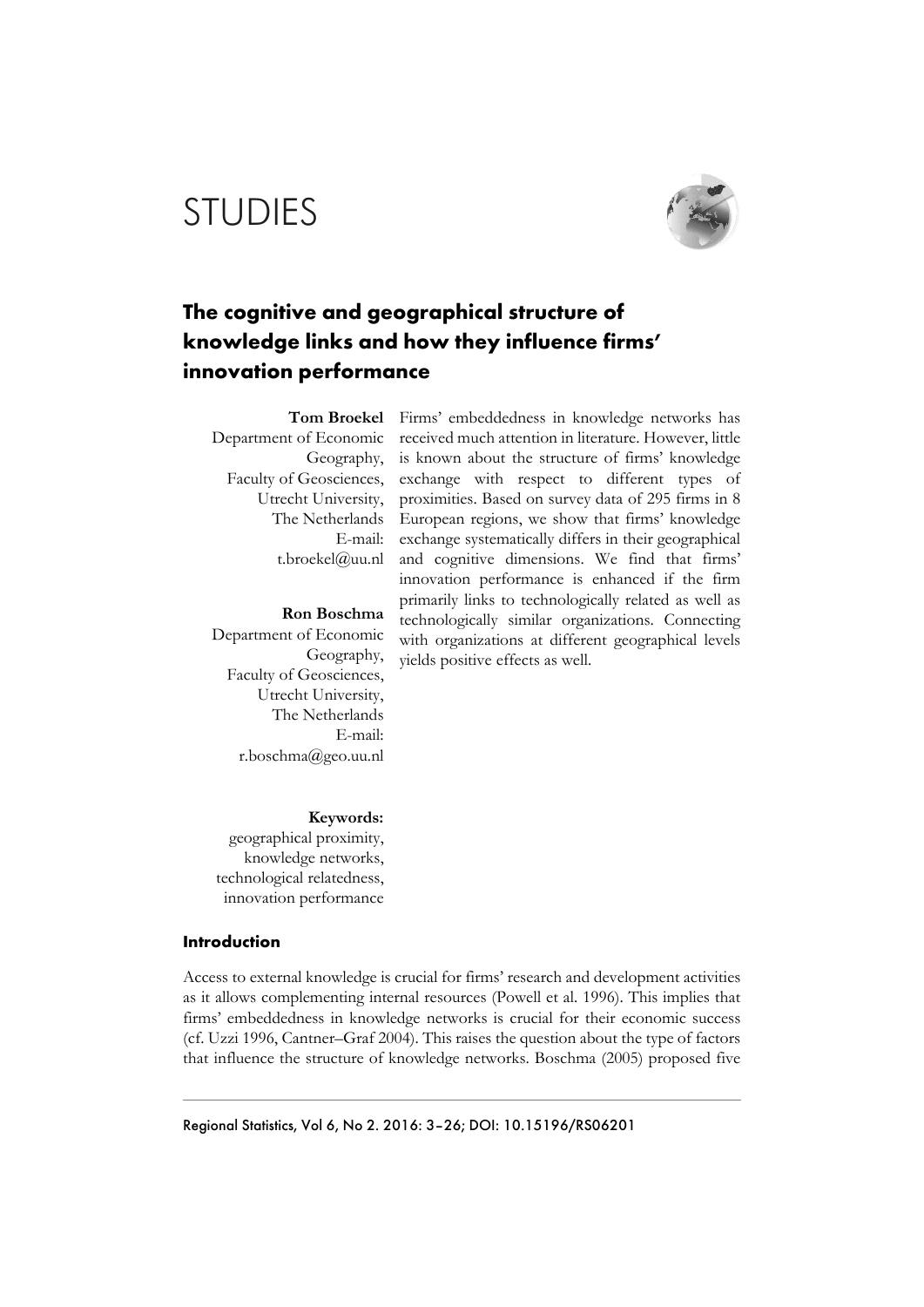types of proximity that influence the probability of organizations to establish a knowledge link. Researchers have analysed the role these proximities play for the development of knowledge networks (cf. Breschi–Lissoni 2003, Balland, 2011) and firms' performance (cf. Gluckler 2007, Broekel–Boschma 2012).

To assess the relevance of proximities for firms' innovative success, studies usually relate the innovative output of a firm to the *average* proximity (based on one of the proximity dimensions) with its knowledge exchange partners. This means that these dimensions are often condensed into a single measure. However, little is known about the *structure* of the links of firms for knowledge exchange, concerning the types of proximity. This also applies to the impact of such structures on their innovative success. In addition, studies tend to focus only on one type of proximity, and when they do consider multiple proximity types, these are treated as being independent of each other. However, proximity in one dimension can substitute for proximity in another dimension. For instance, when two partners are cognitively distant, being geographically close allows for better communication because of the better possibilities to interact face-to-face. The proximity types may also work together when it comes to their effects on innovation. In this respect, cognitive proximity has an exceptional position among the proximity types (Boschma 2005). Similar to the other proximities, it not only facilitates knowledge exchange but also defines the learning potential for the creation of novel ideas and solutions. Therefore, we argue that the effects of the other types of proximities on innovative success have to be identified and empirically investigated in relation to that of cognitive proximity.

This paper analyses the cognitive and geographical structures of 295 firms' links for knowledge exchange in 8 European regions. In particular, we focus on the relationship between the geographical and cognitive structure of links and analyze whether firms interact more intensively with technologically similar, related, or dissimilar organizations at various geographical levels (regional and non-regional). By means of a cluster analysis technique, we establish an interaction between the cognitive with the geographical proximity dimension and systematically identify groups of firms with particular *combinations* of links with specific geographical and cognitive characteristics. We use that information to test whether particular geographical or cognitive structures of links or combinations of these are more conducive for innovative performance than other structures.

The paper is structured as follows. Section 2 briefly introduces the proximity framework and presents arguments on how the different proximities matter for innovative success. Section 3 unveils the employed data, and Section 4 sets out the empirical approach. Sections 5 and 6 present the results. Section 7 concludes the study.

#### **Proximity, networks, and innovation**

Firms' embeddedness into knowledge networks is increasingly being recognized as a factor influencing their economic and innovative success (Powell et al. 1996). A rich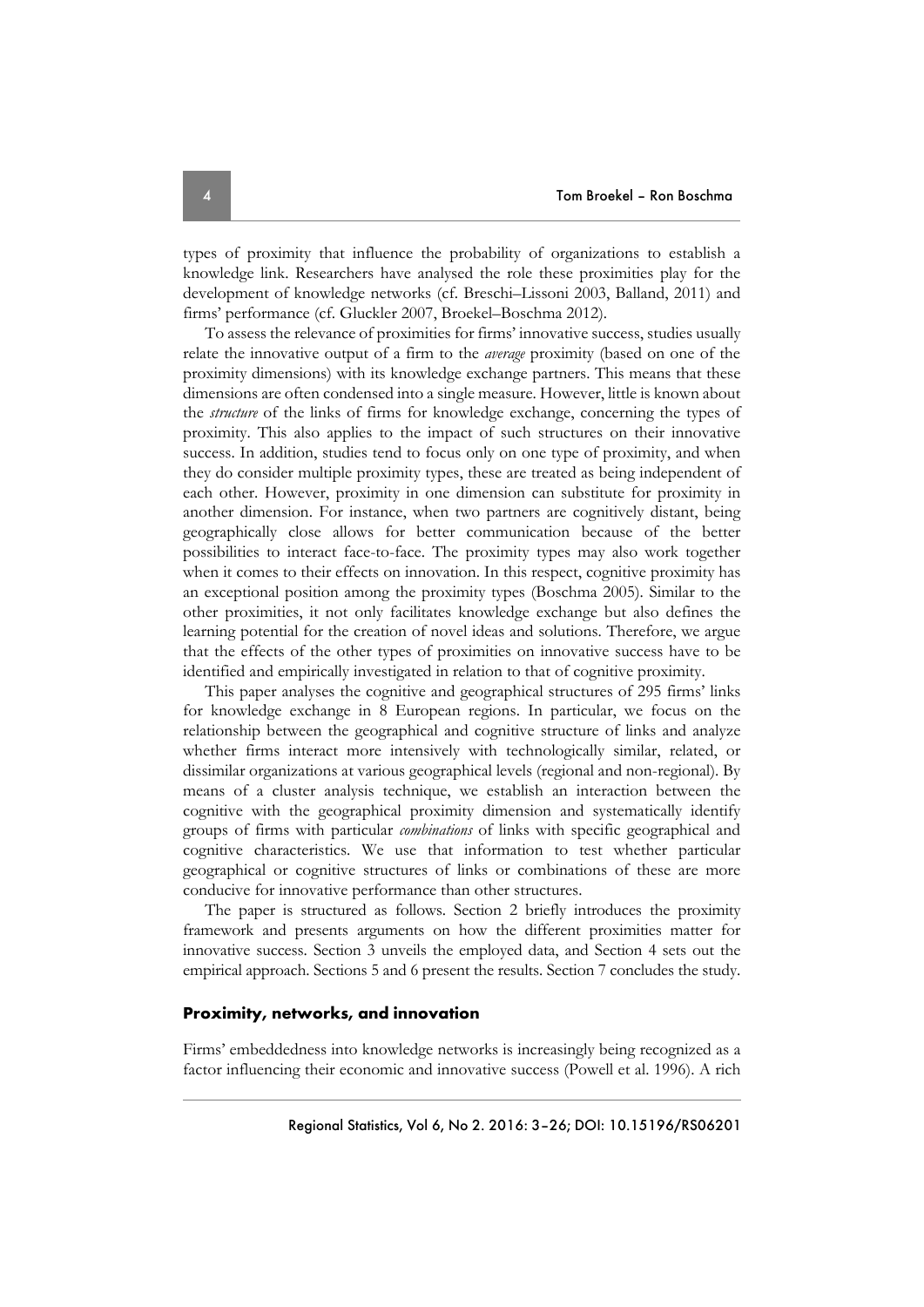body of literature has emerged that analyses factors driving the formation of knowledge networks. Inspired by the French school of proximity (cf. Torre–Rallet 2005), Boschma (2005) proposes five types of proximity (i.e. cognitive, social, organizational, institutional, and geographical) that may affect firms' likelihood to engage in knowledge exchange with other organizations. A flourishing body of empirical literature has taken up these ideas and has investigated the driving forces behind network formation (cf. Breschi–Lissoni 2003, Cantner–Graf 2004, Ter Wal– Boschma 2009, Balland 2011, Broekel–Boschma 2012).

In addition, the structure of firms' links has received attention, with studies focusing on geographically proximate and distant partners (cf. Meyer-Krahmer 1985, Arndt–Sternberg 2000, Bathelt et al. 2004) as well as cognitively proximate and distant partners (cf. Fritsch 2003, Nooteboom et al. 2007, Balland et al. 2013). Especially, the economic relevance of the type of partner (in terms of the proximity dimensions) has been the focus of researchers. This focus is more relevant as high degrees of proximity may ease communication and make the establishment of links between firms more likely, but high levels of proximity may not lead to higher innovation performance *per se*, and may even possibly reduce it. This has been referred to as the 'proximity paradox' (Boschma–Frenken 2010). Accordingly, the benefits a firm can gain from particular links may be related to optimal levels of proximity in various dimensions. For instance, Sternberg & Arndt (2001) showed that balancing intra- and interregional links is most conducive for firms' innovation performance. Phelps (2010) found that access to greater variety improves innovation activities. Nooteboom et al. (2007) and Broekel & Boschma (2012) provided evidence that, in terms of innovative success, an optimal level of cognitive proximity might exist. That is, both higher cognitive proximity (greater technological similarity) and lower cognitive proximity (lower technological similarity) tend to reduce the innovation performance of firms.

In this context, Boschma & Frenken (2010) made a distinction between social, organizational, institutional, and geographical proximities on the one hand and cognitive proximity on the other hand. For the first four types of proximity, an 'optimal level' refers to a *combination* of links with low and high proximity. For instance, with respect to geographical proximity (and similarly for the other three proximity types), they state that an optimal level of geographical proximity does not equal an optimal geographical distance between two agents. Instead, agents should focus on balancing or combining local and non-local linkages. Contrarily, to be beneficial, they propose that an optimal level of cognitive proximity needs to exist for each link. This is not only relevant from a theoretical perspective but it also matters empirically. For instance, many studies that test for the effect of cognitive proximity estimate the *average* technological similarity (cognitive distance) of a focal firm to its direct knowledge exchange partners (Nooteboom et al. 2007, Broekel–Boschma 2012). However, the estimated *average* can be identical for very different distributions. In a very simplified example, two firms might have two partners each. For firm **A**,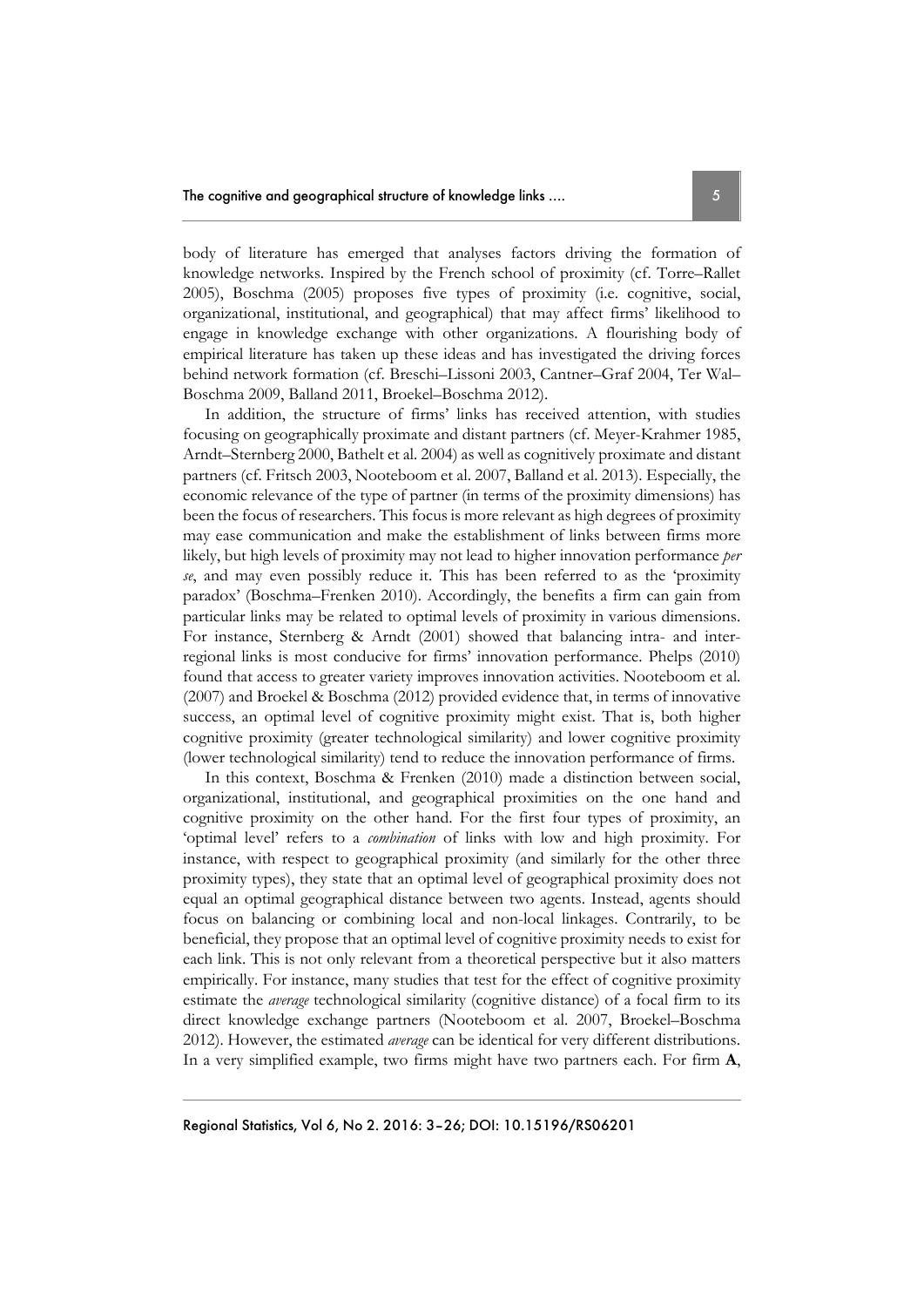one link has a maximum technological similarity index of 1 and the other one is at a minimum with value 0. The average technological similarity of this firm to its partners is 0.5, which is the same value obtained for firm **B,** which has two partners with a similarity of 0.5 each (mean similarity). Accordingly, both firms obtain the average similarity index value of 0.5. However, in the proximity framework, firm **A**'s links are expected to lower the innovation performance of the firm as a great cognitive overlap (similarity of 1) implies a lack of variety for innovation creation and a low cognitive overlap (similarity of 0) goes hand in hand with a lack of effective communication. Firm **B** is expected to have a high innovation performance, since effective communication and sufficient levels of new variety characterise all the links of firm **B**. Analyses using the averaged similarity index treat both firms **A** and **B** identically, and therefore fail to discriminate between the two very different cases.

Boschma (2005) points out that proximity types are related to each other in two ways. First, proximities can be substitutes rather than complements when it comes to the establishment of links and ensure their success. It can be sufficient to be proximate in just one dimension to link with an organization: being proximate in another dimension does not yield further effects (Boschma–Frenken 2010). This argument is backed by some empirical studies. For instance, Singh (2005) shows that geographical proximity fosters the establishment of links among researchers who are distant in the cognitive dimension. Ponds et al. (2007) find that geographical proximity helps to overcome institutional distance. As revealed in their study, industry-university relationships are more likely to be established if firms and universities are geographically proximate, while university-university relationships span greater geographical distances.

Second, proximities can be related in terms of their effects on innovation. It is still empirically unclear if proximity in one dimension can substitute for proximity in another dimension in terms of firms' innovation performance. For instance, it seems plausible that geographical proximity allows effective communication because of the possibilities of face-to-face interaction, even when two partners might be cognitively distant. However, in many cases geographical proximity might just capture the effects of other types of proximity (social, institutional, organizational), questioning its direct and independent impact.

However, cognitive proximity has an exceptional position among the other proximity types. Similar to the other types of proximity, cognitive proximity not only facilitates knowledge exchange, but also defines the learning potential, i.e. the potential for the creation of novel ideas and solutions. In this context, some cognitive distance is necessary for facilitating interactive learning and innovation (Nooteboom 2000). The other proximity types (i.e. geographical, social, institutional, and organizational) are not directly related to the learning potential and primarily impact communication efficiency and the success of knowledge exchange (Boschma 2005). Therefore, we propose that the effects of these proximities on innovative success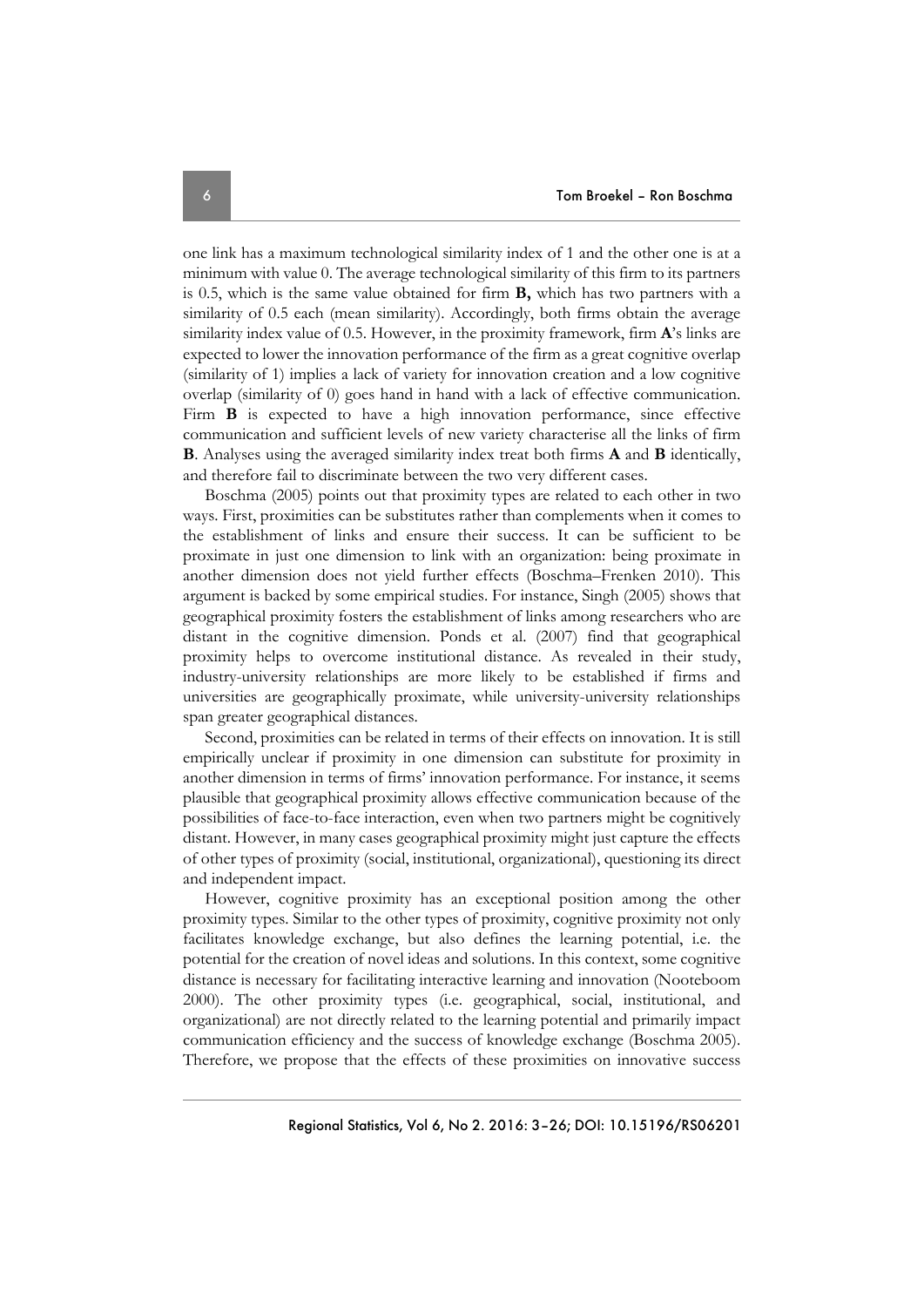must be seen in relation to cognitive proximity. Our study takes up this issue by analyzing the relationship between geographical proximity (as an enabling factor of knowledge exchange) and cognitive proximity for innovation performance of firms. To be precise, we perform tests to determine if particular geographical or cognitive structures (or a combination of both) of knowledge exchange links are more conducive for firms' innovation performance.

#### **Data**

Our empirical study is based on a database collected as part of a European project on '*Constructing regional advantage: Towards state-of-the-art regional innovation policies in Europe?'* funded by the European Science Foundation. Research teams in a number of European countries (the Czech Republic, Germany, the Netherlands, Sweden, and Turkey) interviewed firms in different European regions and industries with a harmonized questionnaire. The questions were concerned with the R&D activities of firms, their innovative success, and their engagement in knowledge exchange activities. The firms provided detailed information on all kinds of organizations (other firms, associations, universities, etc.) that they were interacting with during the last three years and with whom they exchanged technological knowledge relevant for their innovation activities. The interviews were conducted by the word of mouth, and the interviewer adapted the questions according to the context of corresponding industry. The information facilitates an analysis on the sources of technological knowledge of the firms and the manner in which it affects their innovation performance.

Table 1

| Industry      | Region                     | Country        | Firms |
|---------------|----------------------------|----------------|-------|
| Automotive    | Southwest Saxony           | Germany        | 58    |
| Aerospace     | Netherlands                | Netherlands    | 71    |
| Biotechnology | North Rhine-<br>Westphalia | Germany        | 23    |
| Biotechnology | Prague                     | Czech Republic | 16    |
| Biotechnology | Scania                     | Sweden         | 30    |
| <b>ICT</b>    | Prague                     | Czech Republic | 29    |
| Video Game    | Hamburg                    | Germany        | 20    |
| Moving Media  | Scania                     | Sweden         | 37    |
| Textiles      | Denizli                    | Turkey         | 31    |
| Food          | Scania                     | Sweden         | 28    |
| Electronics   | South Moravia              | Czech Republic | 29    |
| Total         |                            |                | 372   |

#### **Overview of the cases**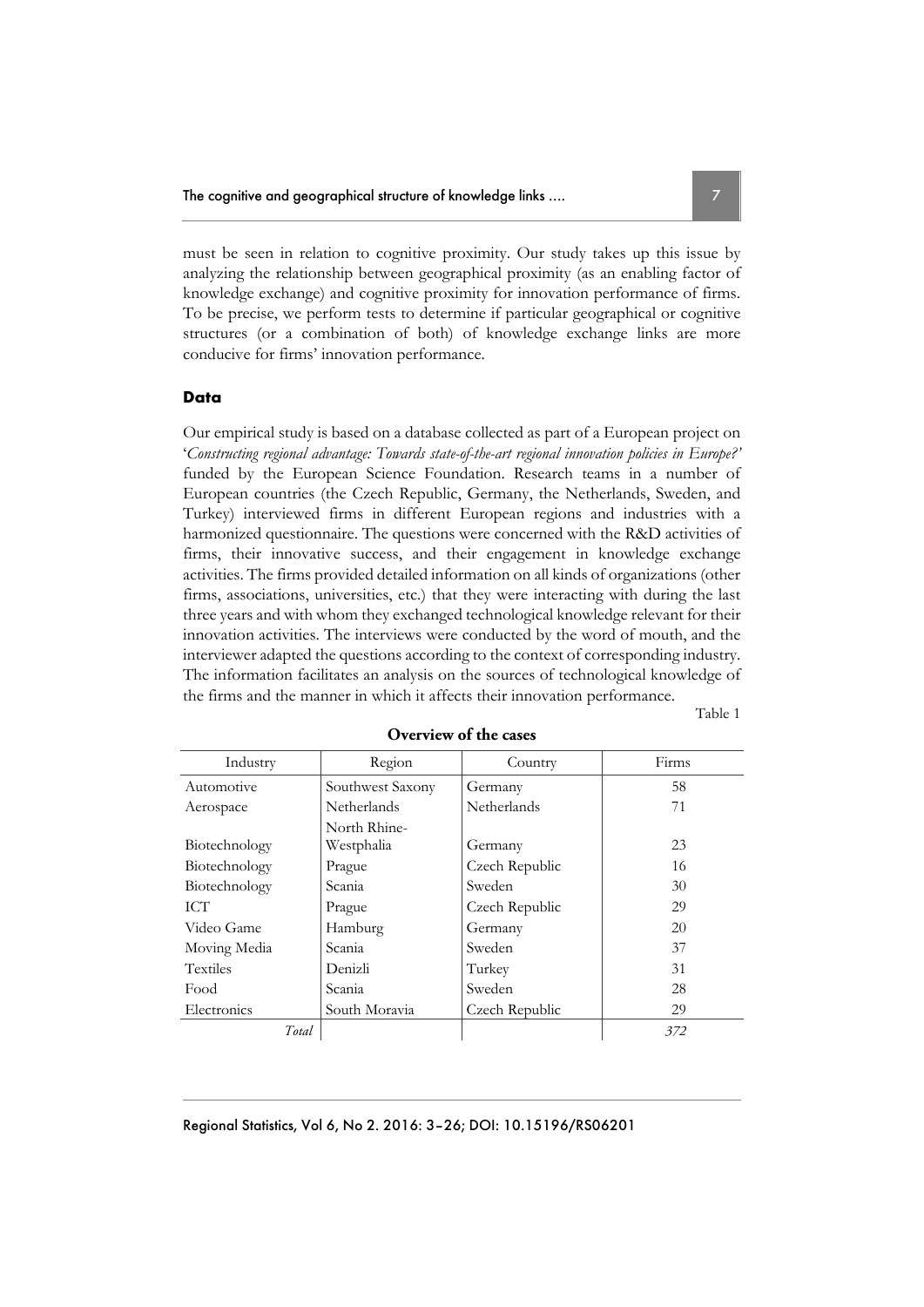As shown in Table 1, data was collected on 372 firms in eight European regions and nine industries. A total of 295 firms reported at least one link with which they exchanged technological knowledge. On average, 5.31 links were mentioned (see Table A1). The distribution of the number of links is strongly skewed, with 50% of the firms reporting four or more links. Only 8% of the 295 firms mentioned just one organization with which they exchanged technological knowledge. The maximum number of links was 36.

In this study, we grouped firms that have similar links concerning their cognitive and geographical proximity. Our data restricted us to these two proximity types. In a similar manner as Cassiman et al. (2005), the technological similarity between an interviewed firm and its knowledge exchange partner is reported on a scale of 1 to 5 for each link. Accordingly, we measured technological similarity in a relative manner allowing for comparison across industries. For all 2,110 links, on average, a technological similarity of 2.83 was reported. For all firms and contacts, the geographical location (i.e. the latitude and longitude) was recorded, allowing the estimation of the geographical distance between the firm and the contact organization. The mean geographical distance is large with 886 km, which is however caused by a number of long distance links (>10,000). The median distance is just about 177 km.

#### **Empirical Approach**

#### Defining the structure of links

As pointed out earlier, studies analysing the effects of proximities on innovation often rely on the average geographical and cognitive distance between a firm and its direct knowledge exchange partners. However, the average distance gives only limited insights since the mean can be identical for very different empirical distributions.

To obtain a picture of the cognitive structure of firms' links, we constructed three variables: (1) the share of links that show low technological similarity; (2) the share of links with medium technological similarity; and (3) the share of links with organizations whose knowledge base is similar to that of the focal firm. These shares are derived from the 1-5 similarity variable and are as follows: values equal to 1 are defined as low technological similarity (SHARE-VARIETY), values from 2 to 3 are considered as medium similarity relationships (SHARE-RELATED), and values of 4 and 5 refer to high similarity (SHARE-SIMILAR). This classification is based on own experiences during interviews and results in a uniform distribution of observations across these classes, as shown in Table 2. We then grouped the firms according to the similarity in their profiles by performing a cluster analysis on the three shares.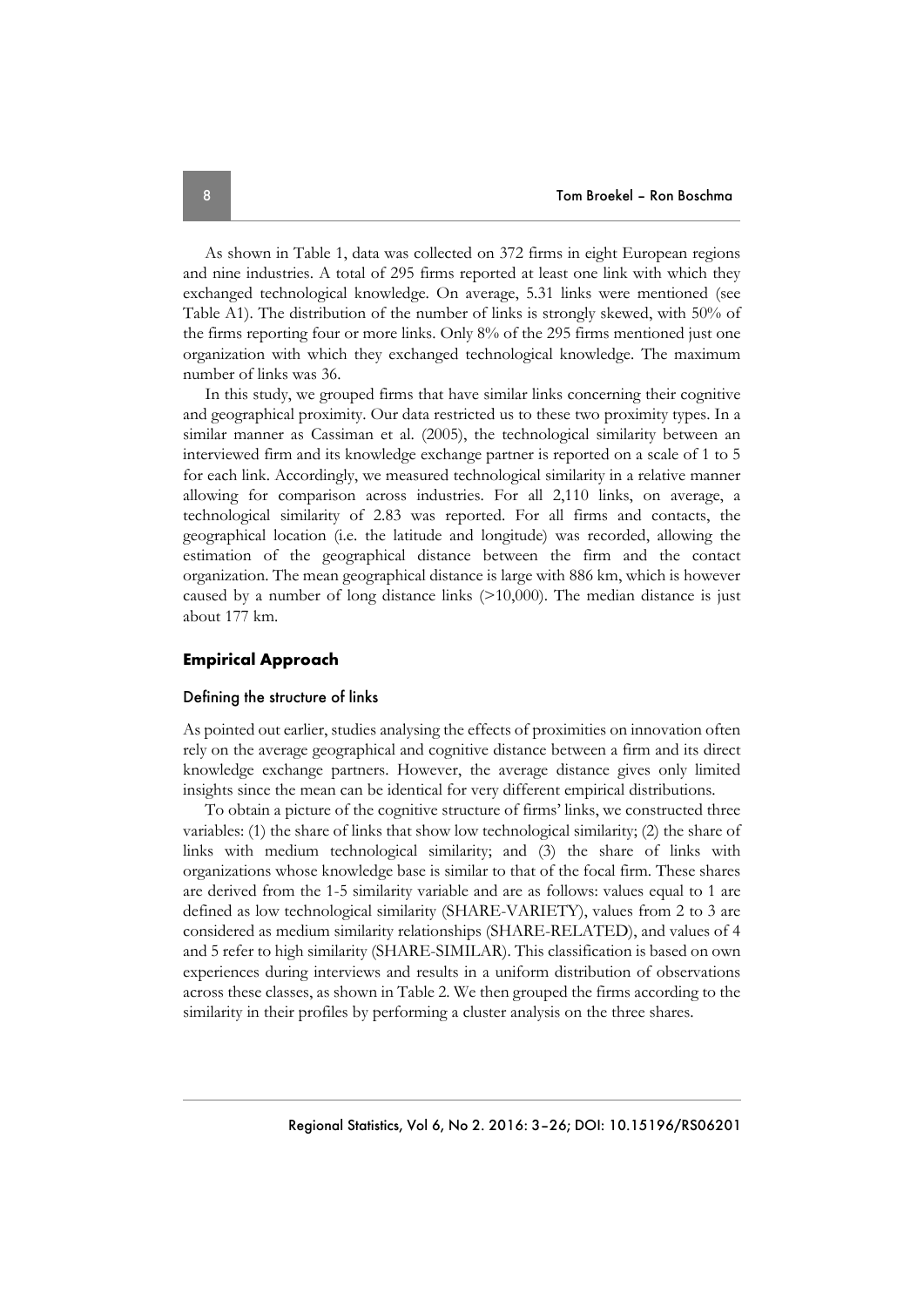| Variables                 | Mean |
|---------------------------|------|
| SHARE-VARIETY             | 0.21 |
| SHARE-RELATED             | 0.47 |
| SHARE-SIMILAR             | 0.32 |
| SHARE-REGIONAL            | 0.36 |
| SHARE-MEDIUM-DIST         | 0.45 |
| SHARE-LARGE-DIST          | 0.19 |
| SHARE-REGIONAL&VARIETY    | 0.07 |
| SHARE-REGIONAL&RELATED    | 0.17 |
| SHARE-REGIONAL&SIMILAR    | 0.12 |
| SHARE-NO-REGIONAL&VARIETY | 0.13 |
| SHARE-NO-REGIONAL&RELATED | 0.30 |
| SHARE-NO-REGIONAL&SIMILAR | 0.20 |

We took an approach similar to that taken for cognitive dimension to analyse geographical dimension. We are particularly interested in the embeddedness of firms in regional knowledge networks, which refer to links with organizations at low geographical distances. It implied the need to differentiate between regional and nonregional linkages. The data covers observations from different countries and regions. For this reason, 'regional' may refer to quite different distances in each case. For example, distances between Dutch cities rarely exceed 200 km, while this is different in Sweden. Accordingly, the size of regions is likely to vary substantially, which makes the definition of a universal threshold distance problematic. Figure 1 shows the distribution of the geographical distances of all links (excluding those larger than 2,000 km), smoothed with a standard Gaussian kernel density. A clear peak of link distances at around 40 km and a flattening of the curve from 600 km onwards are visible. Based on this, three variables are created: (1) the share of links with distances equal or less than 40 km (SHARE-REGIONAL), (2) the share of linkages with distances between 40 and 600 km (SHARE-MEDIUM-DIST), and (3) the share of knowledge relations exceeding a distance of 600 km (SHARE-LARGE-DIST). Clusters for these three variables are identified with a cluster analysis.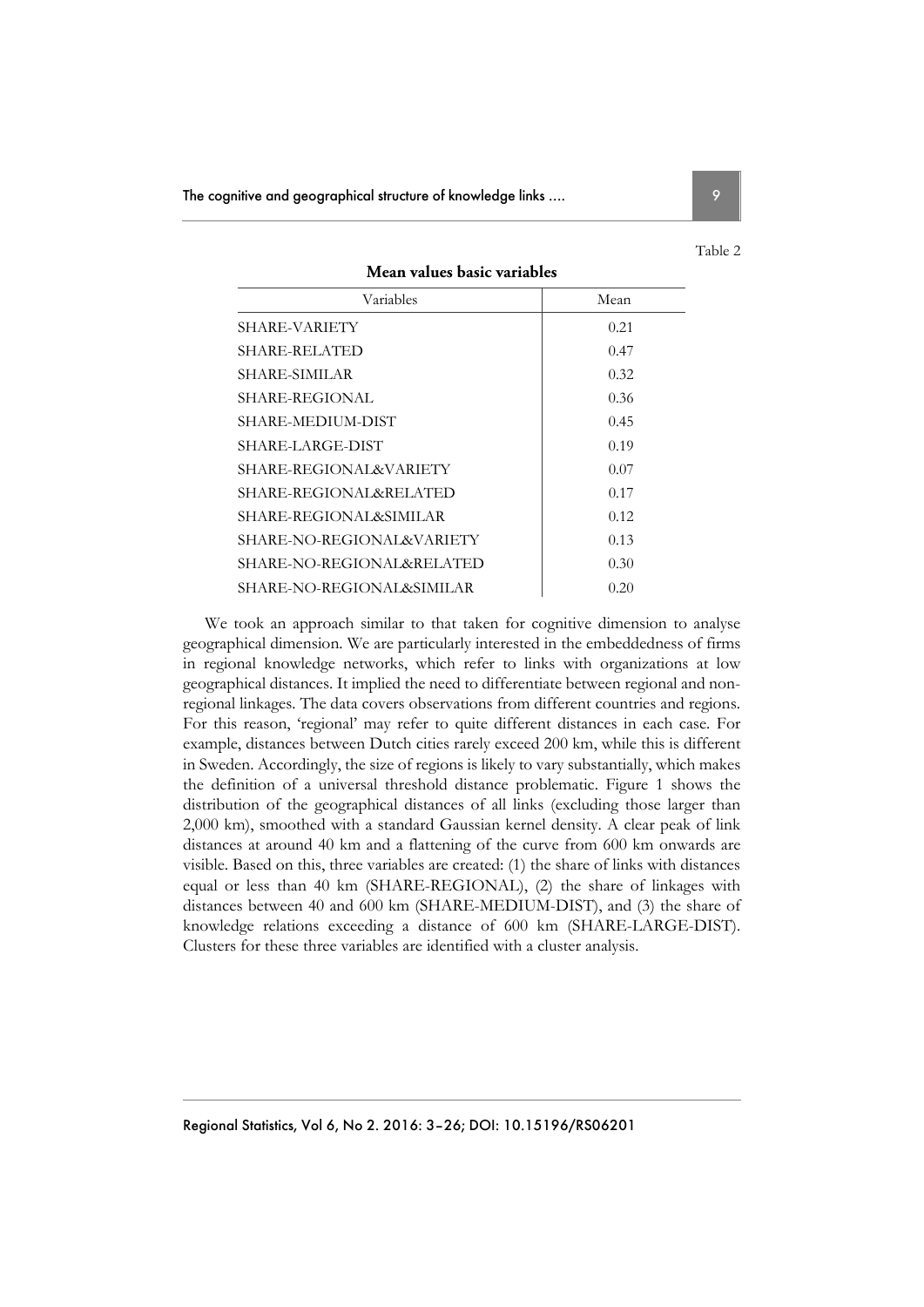Figure 1



As shown above, we treated the cognitive and geographical structure of firms' partners independently of each other. However, this does not take into account the relationship between geographical and cognitive proximity, which refers to the idea that the two might have a complementary or substitutive relationship. To consider this empirically, the two dimensions are made to interacted. In order to keep the complexity at an acceptable level, we dropped the differentiation between the medium-range and large distance linkages, as most of the literature regarding the effects of geographical proximity emphasize the difference between regional and nonregional knowledge links. Based on this, the following variables were created: (1) the share of regional links with low technological similarity (SHARE-REGIONAL&VARIETY), (2) the share of regional links with medium technological similarity (SHARE-REGIONAL&RELATED), and (3) the share of regional links with high technological similarity (SHARE-REGIONAL&SIMILAR). The same variables are defined for non-regional links: SHARE-NO-REGIONAL&VARIETY, SHARE-NO-REGIONAL&RELATED, and SHARE-NO-REGIONAL&SIMILAR. As stated before, a cluster analysis is performed on the six variables to group firms with similar geographical and cognitive links.

#### **The cognitive and geographical structure of firms' knowledge links**

While there are several approaches to performing cluster analysis (Kaufman– Rousseeuw 1990), we used the *pdfCluster* method (Bin–Risso 2011). It employs nonparametric model-based clustering techniques as proposed by Azzalini & Torelli (2007). The advantages of this method are that the 'correct' number of clusters is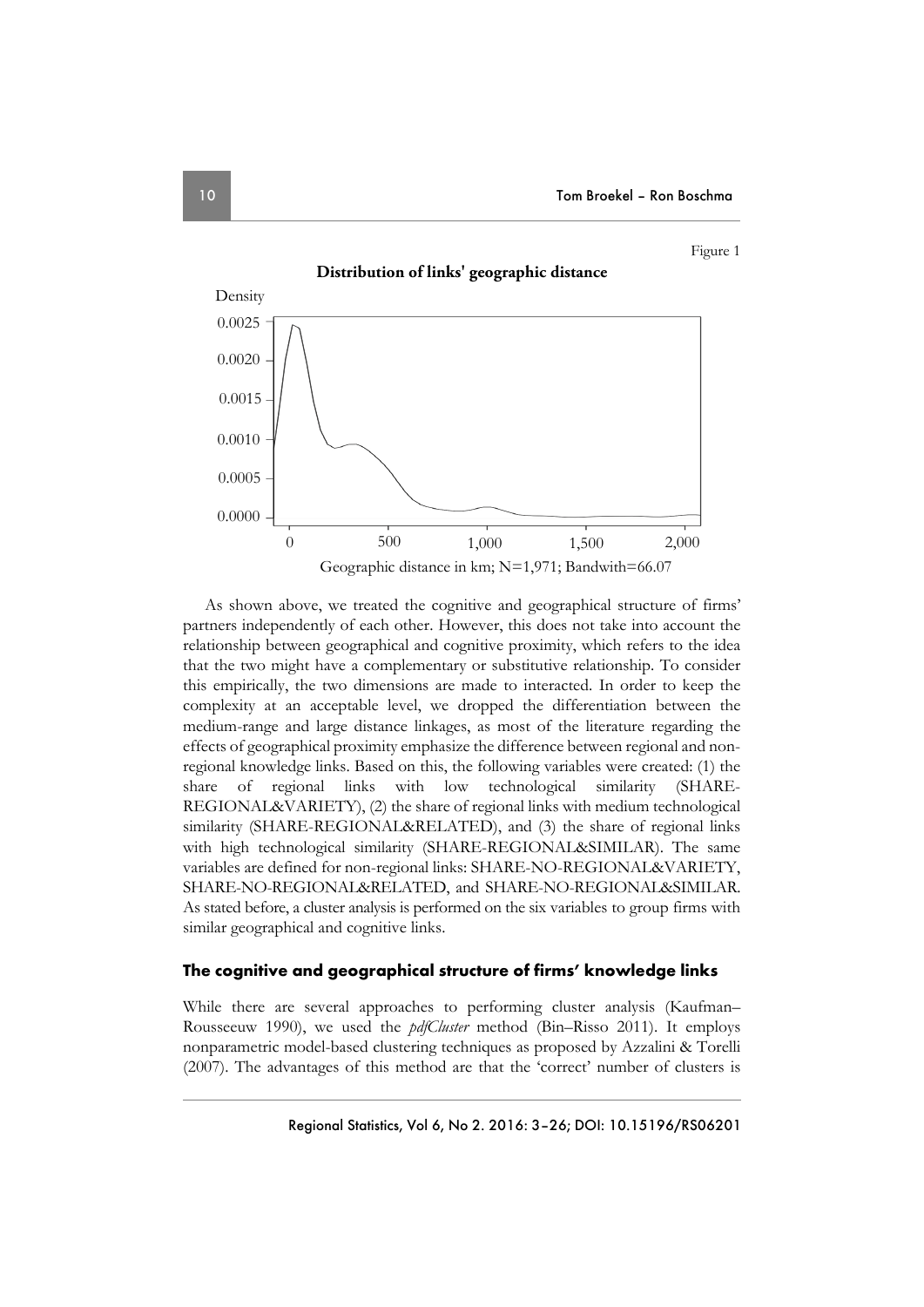derived from the data and that it works well in situations of high dimensionality, i.e. situations in which few observations but many variables are available (for more details see Bin–Risso 2011).

#### Cognitive structure of firms' knowledge links

The application of the *pdfCluster* method to the three shares representing the cognitive dimension (SHARE-VARIETY, SHARE-RELATED, and SHARE-SIMILAR) results in the identification of six clusters, whose characteristics are presented in Table 3. Each of the six clusters summarizes at least 30 observations. Cluster 1, 2, and 4 clearly represent firms with primary links to technologically similar (2: SIMILAR), technologically related (1: RELATED), and technologically unrelated (4: VARIETY) organizations. The other three clusters summarize firms with many related and some highly similar links (3: RELATED&SIMILAR), firms with many highly similar and a few related links (5: SIMILAR&RELATED), and firms with equal shares of links with low and medium similarity (6: VARIETY&RELATED).

Table 3

| Cluster              | $\mathbf{1}$ | $\overline{2}$ | 3                          | $\overline{4}$ | 5                                     | 6                   |
|----------------------|--------------|----------------|----------------------------|----------------|---------------------------------------|---------------------|
| Size                 | 70           | 36             | 71                         | 36             | 50                                    | 32                  |
| SHARE-VARIETY        | 0.02         | 0.01           | 0.07                       | 0.93           | 0.11                                  | 0.46                |
| <b>SHARE-RELATED</b> | 0.95         | 0.01           | 0.61                       | 0.03           | 0.27                                  | 0.47                |
| SHARE-SIMILAR        | 0.02         | 0.99           | 0.33                       | 0.04           | 0.62                                  | 0.07                |
| Cluster Names:       | RELATED      | <b>SIMILAR</b> | RELATED&<br><b>SIMILAR</b> | VARIETY        | <b>SIMILAR&amp;R</b><br><b>ELATEL</b> | VARIETY&<br>RELATED |
| Share of AUTO        | 0.09         | 0.12           | 0.30                       | 0.04           | 0.32                                  | 0.14                |
| Share of BIO         | 0.36         | 0.14           | 0.22                       | 0.09           | 0.14                                  | 0.05                |
| Share of AERO        | 0.34         | 0.06           | 0.25                       | 0.09           | 0.06                                  | 0.21                |
| Share of TEXT        | 0.12         | 0.24           | 0.12                       | 0.32           | 0.08                                  | 0.12                |
| Share of MEDIA       | 0.23         | 0.13           | 0.19                       | 0.23           | 0.13                                  | 0.10                |
| Share of ICT         | 0.00         | 0.26           | 0.26                       | 0.16           | 0.32                                  | 0.00                |
| Share of VIDEO       | 0.10         | 0.05           | 0.35                       | 0.10           | 0.35                                  | 0.05                |
| Share of FOOD        | 0.46         | 0.04           | 0.23                       | 0.12           | 0.04                                  | 0.12                |
| Mean LINKS_TEC       | 5.24         | 3.56           | 8.18                       | 5.14           | 10.10                                 | 6.50                |
| Mean AGE             | 37.39        | 21.00          | 30.42                      | 26.53          | 20.86                                 | 30.47               |
| Mean EMPL            | 170.27       | 82.69          | 706.17                     | 78.06          | 84.40                                 | 118.63              |
| Mean SKILL           | 49.13        | 43.22          | 41.82                      | 46.31          | 36.34                                 | 39.69               |
| Mean RD_INT          | 0.27         | 0.28           | 0.30                       | 0.37           | 0.36                                  | 0.31                |
| Mean SIM             | 2.52         | 4.45           | 3.02                       | 1.07           | 3.59                                  | 1.91                |

**Cluster: Cognitive dimension**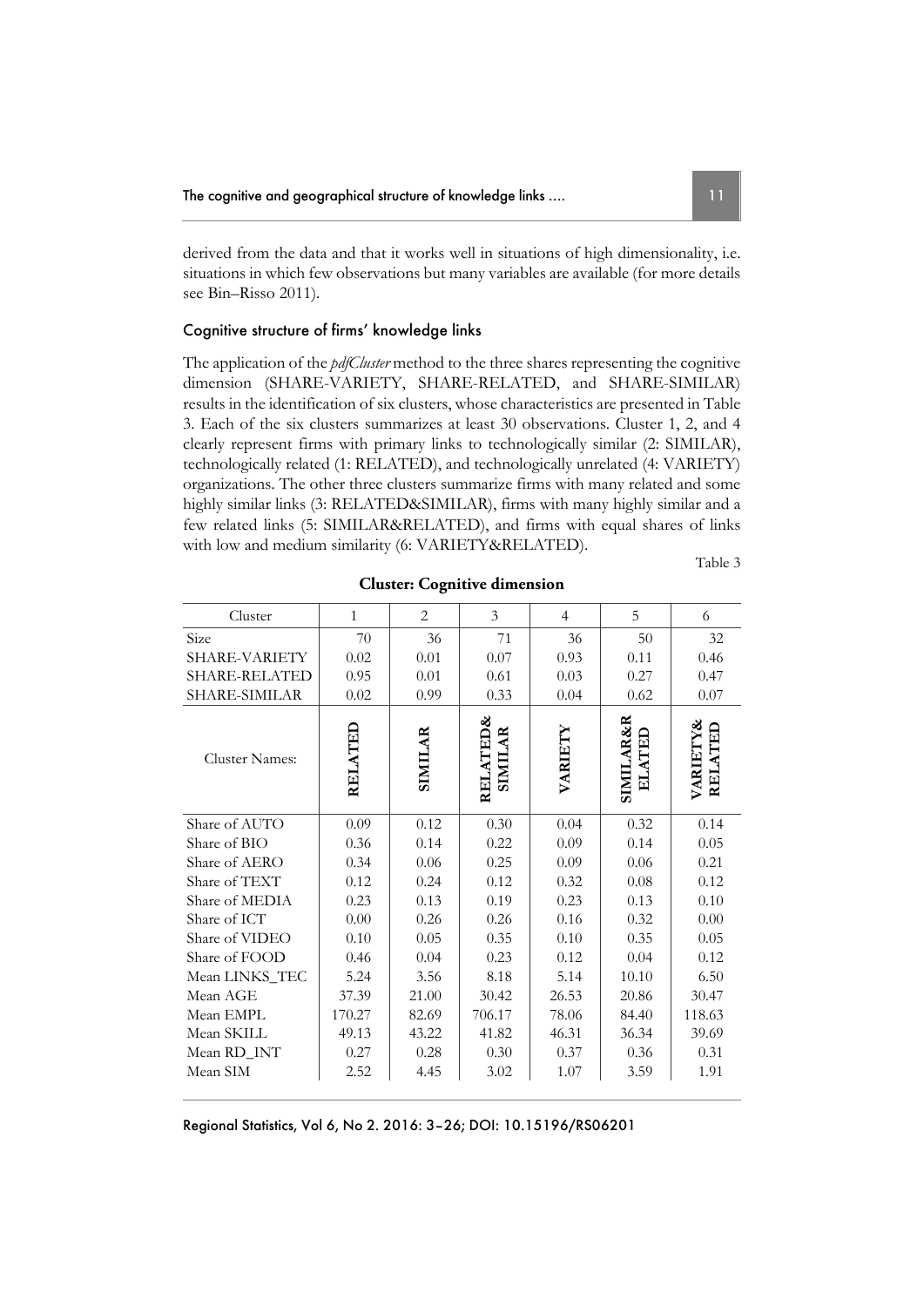In our example, average similarity (Mean SIM) seems to be a reliable approximation of the distribution as it clearly allows differentiating between firms that are dominated by links of low technological similarity (VARIETY), those dominated by links of medium similarity (RELATED), and firms that primarily link with very similar organizations (SIMILAR) links. In case of the two clusters (i.e. RELATED&SIMILAR and SIMILAR&RELATED), the cluster analysis offers richer information on the cognitive structure of firms' links than the simple mean value of technological similarity (SIM).

Some more insights into the structure are derived when relating the cluster classification to a number of firm characteristics collected during the interviews. The first characteristic is the absorptive capacity of firms. It is approximated by four variables: the share of R&D employees in total employment (RD\_INT), the share of employees with at least a bachelor's degree (SKILL), firm's age (AGE), and the number of employees (EMPL). Last, it might be worthwhile to look at the absolute number of links for exchanging technological knowledge (LINKS\_TEC). This variable represents a firms' general propensity to engage in technological knowledge exchange. Moreover, based on the eight industry dummies (AUTO, BIO, AERO, TEXT, MEDIA, ICT, VIDEO, and FOOD), we estimate the share of firms in a cluster with respect to each of these industries.

Table 3 highlights that there are no ICT-producing firms in Cluster RELATED and firms based on the textile and video gaming industry are barely present in clusters SIMILAR and VARIETY. It is important to note that no cluster is dominated by a single industry and firms of each industry are included in almost all the clusters. Therefore, the clusters do not represent industry characteristics. Cluster RELATED&SIMILAR tends to contain larger organizations (Mean EMPL) with more links (Mean LINK\_TEC). Firms mainly connected with very similar organizations (SIMILAR) tend to have relatively small number of links.

#### Geographical structure of firms' links

The results of the cluster analysis for the geographical dimension suggest the existence of five clearly defined groups of firms, as shown in Table 4. The smallest cluster summarizes 18 firms and the largest summarizes 88 firms. Similar to the cognitive dimension, clusters 1, 2 and 4 represent the 'specialized' cases that summarize: firms which primarily link at medium distances (1: MEDIUM-DIST); firms that mainly have regional linkages (2: REGIONAL); and firms that extensively engage in long distance knowledge exchange (4: LARGE-DIST). Cluster 5 (5: MIX-DIST) includes firms that maintain an equal share of linkages to organizations at all three spatial levels. Contrarily, Cluster 3 (3: REGIONAL&MEDIUM-DIST) represents firms that lack large-distance linkages.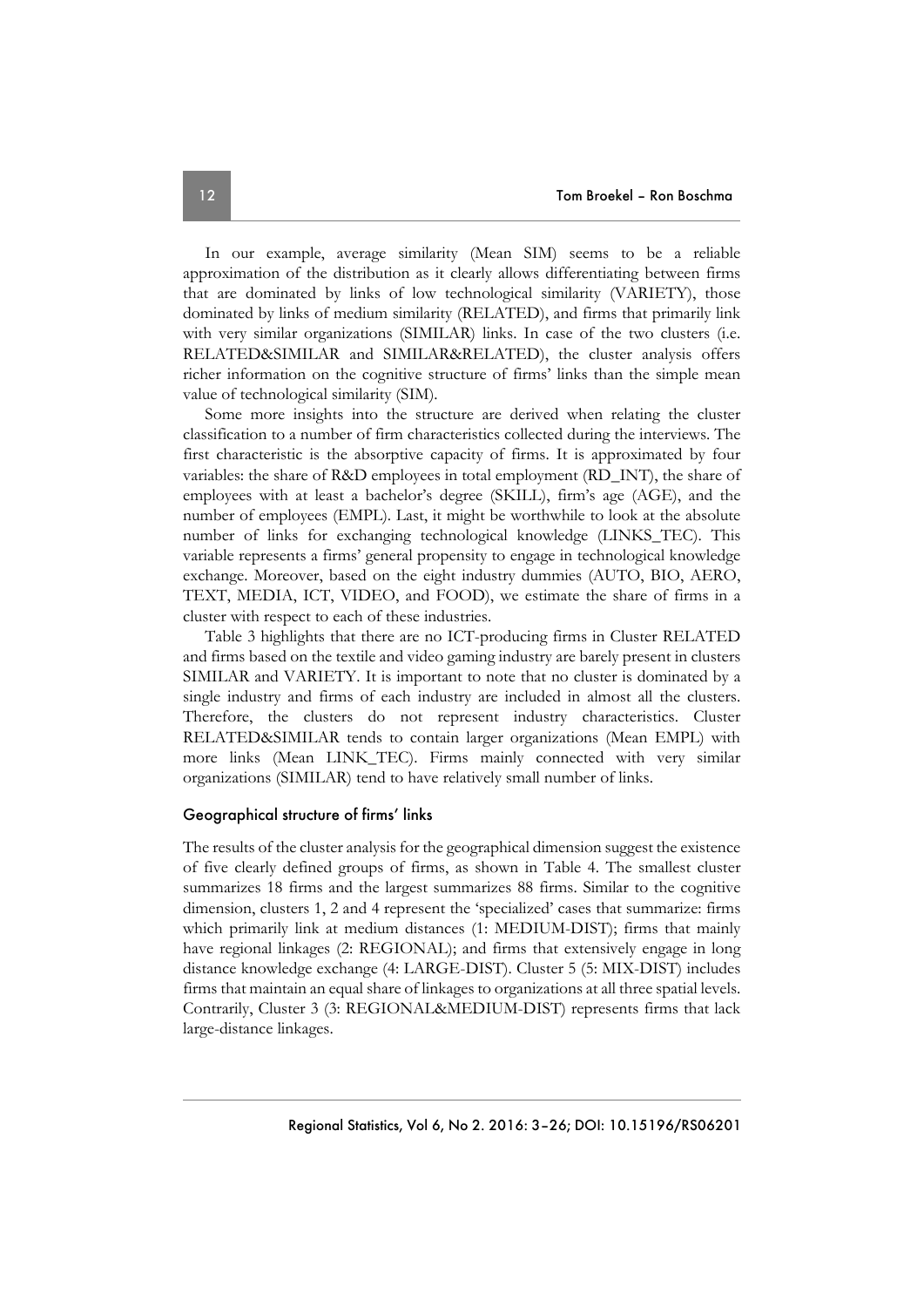| U |  |
|---|--|
|---|--|

| Clusters                    | $\mathbf{1}$ | $\overline{2}$ | $\overline{3}$           | $\overline{4}$ | 5        |
|-----------------------------|--------------|----------------|--------------------------|----------------|----------|
| $\overline{\mathrm{S}}$ ize | 69           | 53             | 88                       | 18             | 67       |
| SHARE_REGIONAL              | 0.04         | 0.94           | 0.44                     | 0.03           | 0.24     |
| SHARE_MED-DIST              | 0.91         | 0.04           | 0.52                     | 0.04           | 0.32     |
| SHARE_LARGE-DIST            | 0.05         | 0.02           | 0.05                     | 0.94           | 0.44     |
| Cluster Names:              | MEDIUM-DIST  | REGIONAL       | REGIONAL&ME<br>DIUM-DIST | LARGE-DIST     | MIX-DIST |
| Share of AUTO               | 0.35         | 0.02           | 0.53                     | 0.02           | 0.09     |
| Share of BIO                | 0.17         | 0.14           | 0.28                     | 0.05           | 0.36     |
| Share of AERO               | 0.49         | 0.09           | 0.23                     | 0.02           | 0.17     |
| Share of TEXT               | 0.12         | 0.44           | 0.04                     | 0.12           | 0.28     |
| Share of MEDIA              | 0.10         | 0.39           | 0.19                     | 0.16           | 0.16     |
| Share of ICT                | 0.00         | 0.16           | 0.47                     | 0.11           | 0.26     |
| Share of VIDEO              | 0.05         | 0.30           | 0.30                     | 0.10           | 0.25     |
| Share of FOOD               | 0.19         | 0.23           | 0.23                     | 0.04           | 0.31     |
| Mean LINKS_TEC              | 7.52         | 4.06           | 8.05                     | 4.11           | 6.84     |
| Mean AGE                    | 37.09        | 27.15          | 27.96                    | 17.72          | 25.81    |
| Mean EMPL                   | 151.58       | 817.17         | 91.57                    | 235.00         | 146.31   |
| Mean SKILL                  | 27.57        | 47.019         | 45.36                    | 44.50          | 52.70    |
| Mean RD_INT                 | 0.25         | 0.36           | 0.32                     | 0.31           | 0.32     |
| Mean DIST                   | 437          | 107            | 322                      | 4,447          | 1,887    |

**Clusters: geographical dimension** 

The average geographical distance measure (Mean DIST) differentiates well between the 'specialized' cases: REGIONAL, MEDIUM-DIST, and LARGE-DIST. However, the measure works less well for differentiating between these three specialized clusters and those cluster summarizing firms whose links fall in multiple distance categories (clusters 3: REGIONAL&MEDIUM-DIST and cluster 5: MIX-DIST). In particular, firms with equal shares of links at all three geographical levels (MIX-DIST) will be classified as firms with rather long-distance relations when using the average geographical distance of their links, which obtains the second highest value of 1,887 km. However, the majority of these firms' links (56%) is still shorter than 600 km.

As in the case of the clusters based on the technological characteristics of links, we relate the cluster classification to firm characteristics. Table 4 reveals that all the clusters in this analysis contain firms of different industries. Therefore, the identified geographical patterns do not 'simply' reflect industry specifics. Moreover, firms in the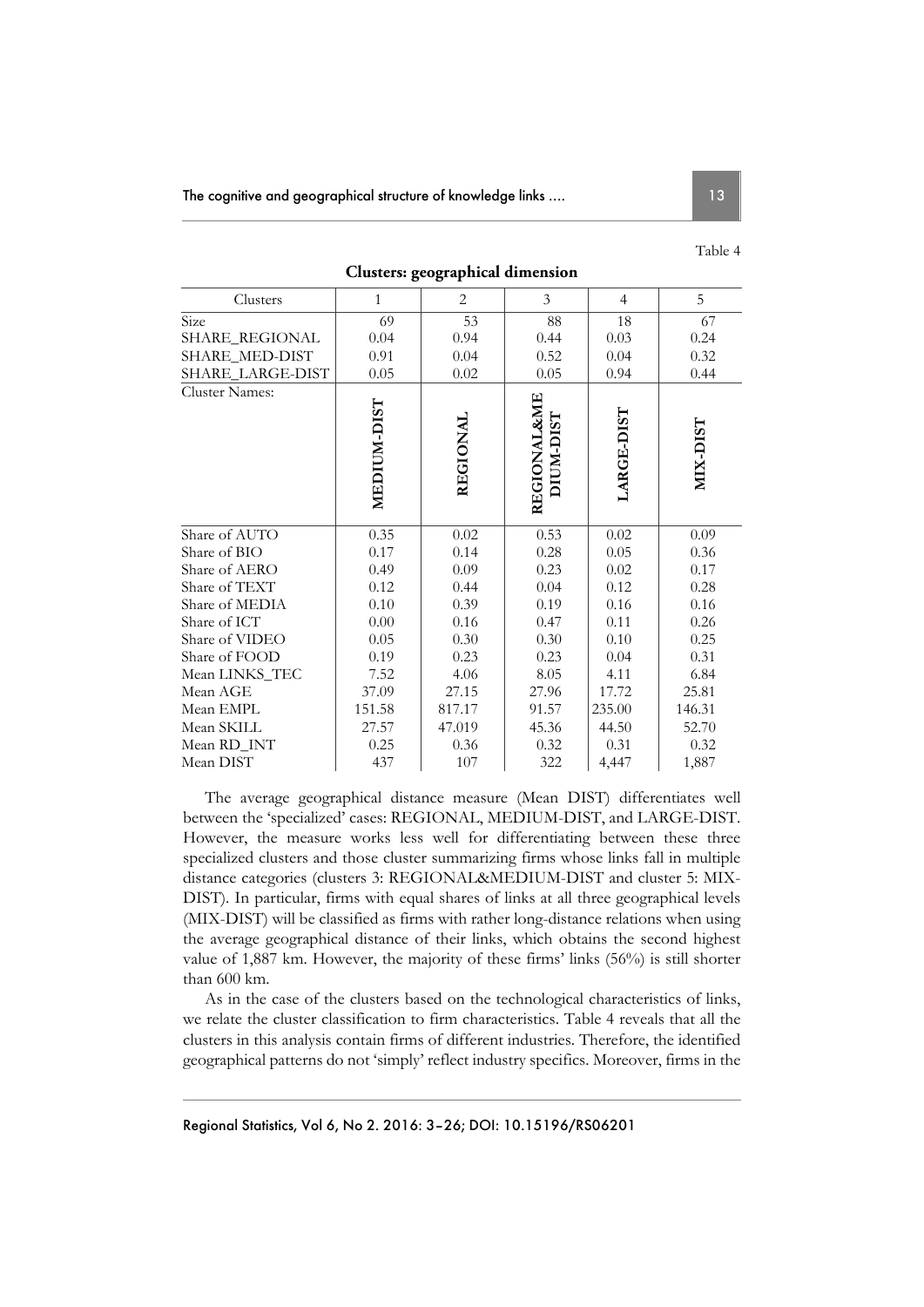clusters REGIONAL and LARGE-DIST have, on average, fewer linkages for exchanging technological knowledge. On average, the cluster REGIONAL has larger firms (EMPL), while the cluster LARGE has relatively younger firms (AGE). Cluster MED consists of smaller (EMPL) and older firms (AGE) and firms with lower shares of highly qualified employees (SKILL).

Table 5

| Clusters                         | $\mathbf{1}$ | $\overline{2}$     | 3                                    | $\overline{4}$   | 5       | 6              | 7                           |
|----------------------------------|--------------|--------------------|--------------------------------------|------------------|---------|----------------|-----------------------------|
| Size                             | 97           | 22                 | 46                                   | 15               | 58      | 40             | 17                          |
| SHARE-                           |              |                    |                                      |                  |         |                |                             |
| REGIONAL&SHARE_VARIETY           | 0.03         | 0.00               | 0.10                                 | 0.01             | 0.02    | 0.03           | 0.70                        |
| SHARE-REGIONAL&SHARE-            |              |                    |                                      |                  |         |                |                             |
| <b>RELATED</b>                   | 0.04         | 0.02               | 0.02                                 | 0.96             | 0.42    | 0.10           | 0.15                        |
| SHARE-<br>REGIONAL&SHARE_SIMILAR | 0.03         | 0.02               | 0.22                                 | 0.00             | 0.09    | 0.39           | 0.06                        |
| SHARE-NO-                        |              |                    |                                      |                  |         |                |                             |
| REGIONAL&SHARE-VARIETY           | 0.06         | 0.02               | 0.55                                 | 0.01             | 0.06    | 0.08           | 0.06                        |
| SHARE-NO-                        |              |                    |                                      |                  |         |                |                             |
| REGIONAL&SHARE-                  |              |                    |                                      |                  |         |                |                             |
| <b>RELATED</b>                   | 0.66         | 0.05               | 0.07                                 | 0.02             | 0.28    | 0.09           | 0.01                        |
| SHARE-NO-                        |              |                    |                                      |                  |         |                |                             |
| REGIONAL&SHARE-SIMILAR           | 0.18         | 0.89               | 0.03                                 | 0.00             | 0.14    | 0.32           | 0.03                        |
|                                  |              |                    | REGIONAL&VARIETY<br>REGIONAL&SIMILAR | REGIONAL&RELATED |         |                | <b>REGIONAL&amp;VARIETY</b> |
|                                  |              |                    |                                      |                  |         |                |                             |
|                                  | NO-REGIONAL  |                    |                                      |                  | RELATED | <b>SIMILAR</b> |                             |
| Cluster names:                   |              |                    | $\frac{6}{2}$                        |                  |         |                |                             |
|                                  |              |                    |                                      |                  |         |                |                             |
|                                  |              |                    |                                      |                  |         |                |                             |
|                                  |              | NOREGIONAL&SIMILAR |                                      |                  |         |                |                             |
| Share of AUTO                    | 0.42         | 0.12               | 0.07                                 | 0.00             | 0.23    | 0.16           | 0.00                        |
| Share of BIO                     | 0.36         | 0.06               | 0.13                                 | 0.09             | 0.16    | 0.17           | 0.03                        |
| Share of AERO                    | 0.51         | 0.04               | 0.15                                 | 0.06             | 0.15    | 0.08           | 0.02                        |
| Share of TEXT                    | 0.08         | 0.00               | 0.48                                 | 0.04             | 0.16    | 0.08           | 0.16                        |
| Share of MEDIA                   | 0.16         | 0.13               | 0.19                                 | 0.07             | 0.23    | 0.07           | 0.16                        |
| Share of ICT                     | 0.11         | 0.21               | 0.16                                 | 0.00             | 0.16    | 0.32           | 0.05                        |
| Share of VIDEO                   | 0.20         | 0.05               | 0.10                                 | 0.05             | 0.25    | 0.25           | 0.10                        |
| Share of FOOD                    | 0.39         | 0.00               | 0.12                                 | 0.08             | 0.31    | 0.04           | 0.08                        |
| Mean LINKS_TEC                   | 8.51         | 5.14               | 4.85                                 | 2.40             | 7.33    | 6.58           | 5.24                        |
| Mean AGE                         | 34.04        | 13.82              | 25.33                                | 53.33            | 31.17   | 20.00          | 19.24                       |
| Mean EMPL                        | 159.20       | 102.46             | 92.65                                | 65.87            | 863.95  | 57.00          | 30.88                       |
| Mean SKILL                       | 38.61        | 45.50              | 39.70                                | 53.80            | 46.95   | 44.28          | 49.71                       |
| Mean RD_INT                      | 0.29         | 0.33               | 0.29                                 | 0.22             | 0.32    | 0.31           | 0.51                        |

**Clusters: cognitive and geographical dimension**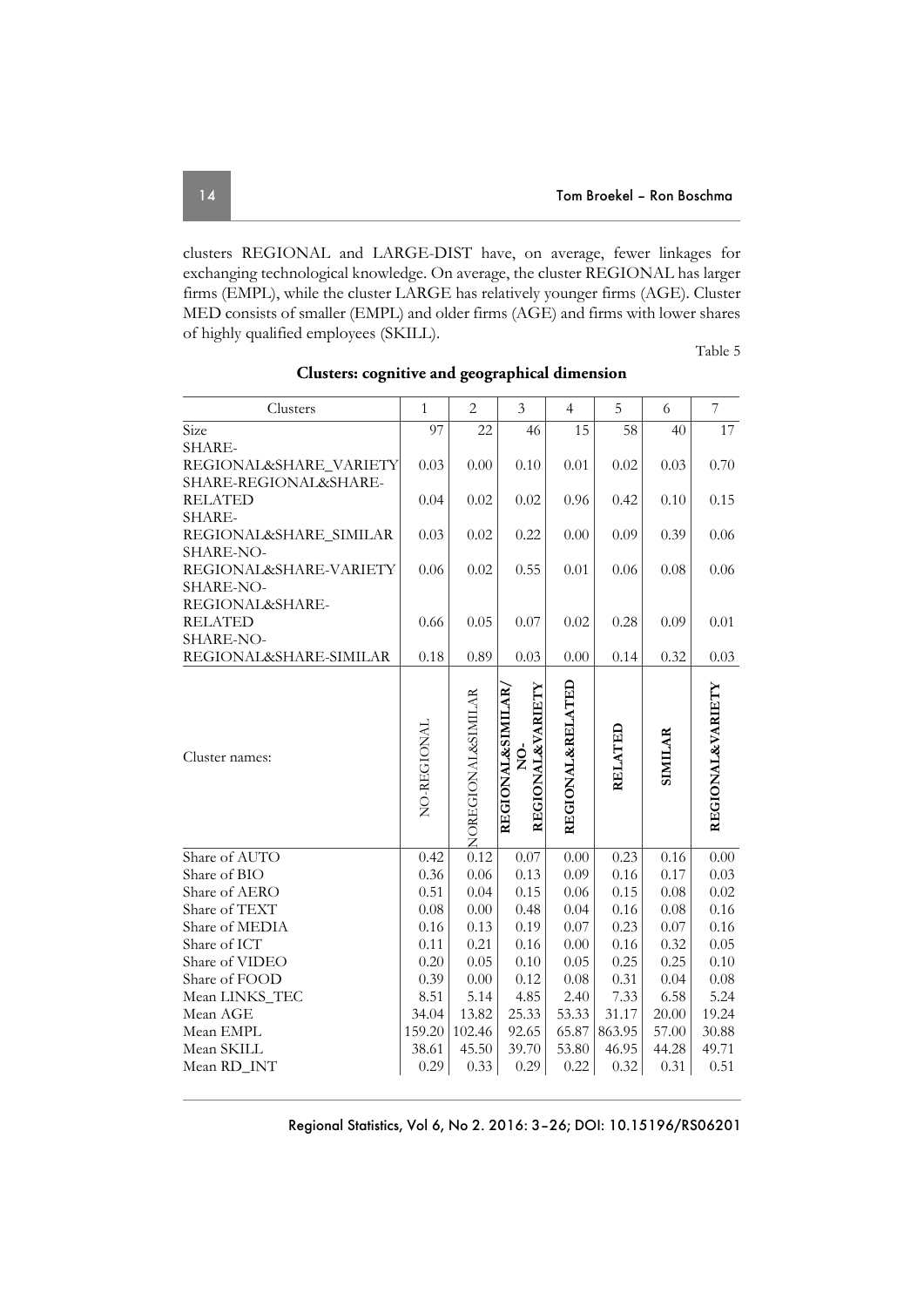#### Combining cognitive and geographical dimensions of knowledge links

In this section, we explore whether firms interact more intensively with technologically similar or dissimilar organizations at particular geographical distances. For the sake of simplicity, we reduced the geographical dimension to two variables: share of regional (SHARE-REGIONAL) and non-regional links (SHARE-NO-REGIONAL). These variables are interacted with the three variables on technological similarity (SHARE-VARIETY, SHARE-RELATED, SHARE-SIMILAR). This results in six variables that serve as inputs for the cluster analysis.

As shown in Table 5, the analysis identifies seven distinct clusters, which vary in size between 15 and 97 firms. Cluster 5 (RELATED) and cluster 6 (SIMILAR) resemble mainly the cognitive structure of links. Two clusters represent firms with primarily links to organizations outside their region that are either technologically related (Cluster 1, NO-REGIONAL&RELATED) or highly similar (cluster 2, NO-REGIONAL&SIMILAR). Two other clusters consist of firms interacting primarily with regional organizations that are either technologically dissimilar (cluster 6, REGIONAL&VARIETY) or technologically related (cluster 4, REGIONAL& RELATED). Last, there is one 'mixed' cluster (cluster 3, REGIONAL& SIMILAR/NO-REGIONAL&VARIETY) that summarizes firms with complex partner structures: firms have large shares of regional relationships with technologically similar organizations and large shares of non-regional links with dissimilar organizations.

#### Substitution versus complementarity

The identification of these clusters is interesting insofar as they allow inference to either a substitutive or a complementary relationship between the cognitive and geographical dimension. According to the concept of a substitutive relationship, geographical proximity allows for easier communication and overcoming cognitive distance between firms. The existence of the REGIONAL&VARIETY cluster corresponds precisely to this concept as it summarizes firms interacting with technologically dissimilar knowledge sources at close geographical distance. Cluster NO-REGIONAL&SIMILAR describes the opposite case in which large geographical distances are overcome when the knowledge bases of two organizations are technologically similar (low cognitive distance). However, we did not find a particular geographical pattern for the exchange of related knowledge: organizations interact with organizations having related knowledge at close geographical distance (REGIONAL&RELATED), over larger distances (NO-REGIONAL&RELATED), or at a combination of geographical distances (RELATED).

However, two clusters confute this idea of substitution. They rather suggest that geographical proximity enhances the interaction with technologically similar organizations. The first cluster, SIMILAR, refers to firms linking with technologically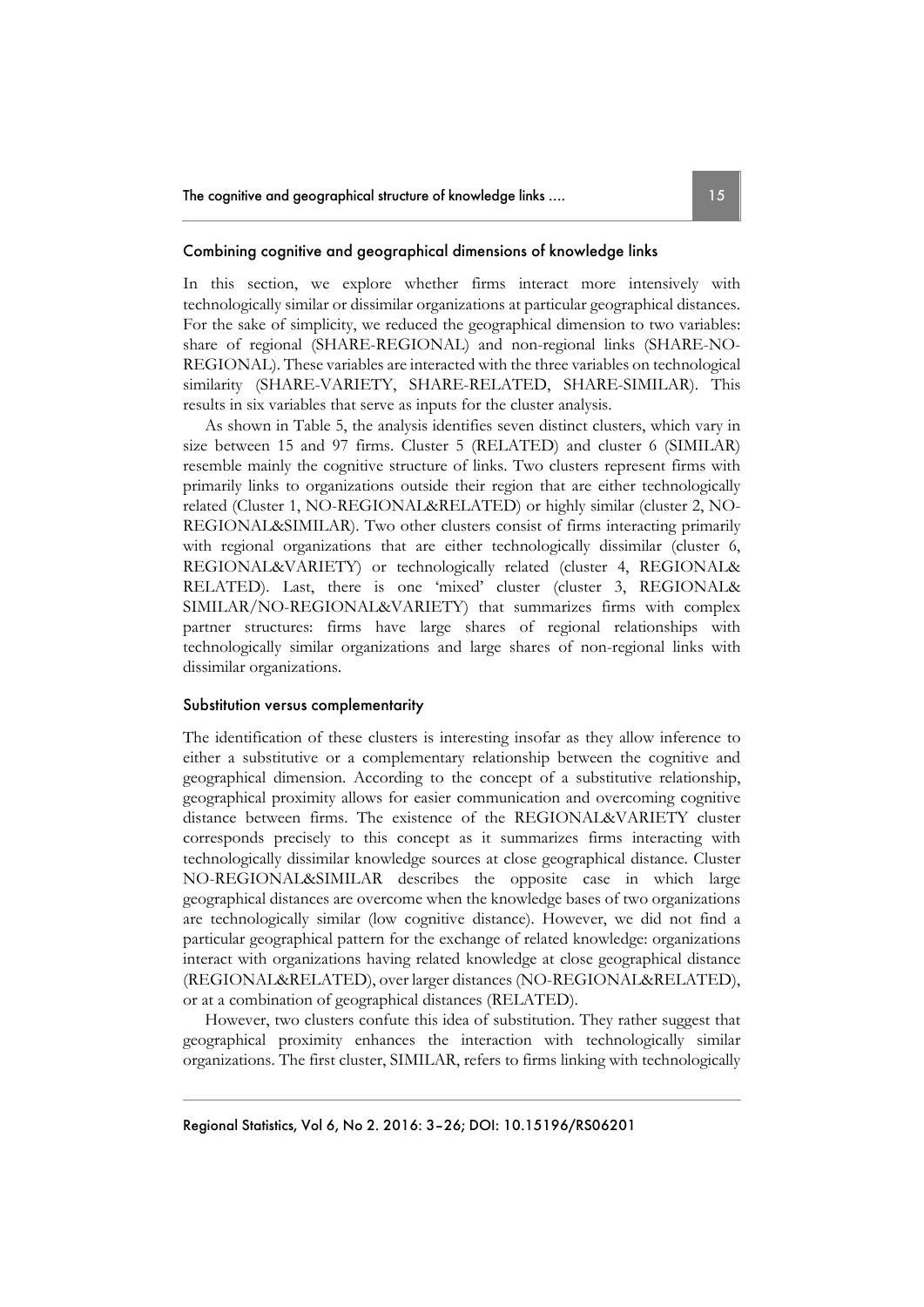similar organizations at the regional as well as at the non-regional level. The cluster is orthogonal to the existence of a substitutive relationship between the two dimensions. To an even larger extent, the same applies to the cluster REGIONAL&SIMILAR/ NO-REGIONAL&VARIETY. Here, firms interact with technologically similar organizations at close geographical distance and simultaneously with dissimilar organizations at high geographical distance. Therefore, these two clusters rather hint at a complementary relationship between the two proximity dimensions.

Out of the total number of firms assigned to each cluster, it is observed that… 39 firms fully support the substitution hypothesis (part of the NO-REGIONAL&SIMILAR and REGIONAL&VARIETY clusters), while 46 firms (part of the REGIONAL&SIMILAR/NO-REGIONAL&VARIETY clusters) suggest a complementary relationship. Therefore, the cluster analysis indicates that both complementary and substitutive relationships exist between the geographical and cognitive proximity types. These relationships between the two proximity dimensions was explored further by identifying the characteristics of the firms. This was achieved through a multinomial regression analysis. In this analysis, we selected all the clusters that are did not indicate either of the relationships as reference groups, i.e. all the clusters that represented relationships between organizations with medium levels of technological similarity (NO-REGIONAL&RELALTED, REGIONAL& RELATED, RELATED). We also aggregated the two clusters that represented the substitution hypothesis (REGIONAL&VARIETY, NO-REGIONAL&SIMILAR), owing to the presence of a small number of firms in the REGIONAL&VARIETY cluster. The two clusters that support the complementarity hypothesis (REGIONAL&SIMILAR/NO-REGIONAL&VARIETY and SIMILAR) are kept separate, as the SIMILAR cluster does not clearly indicate complementarity.

The variables that were introduced as firm characteristics include RD\_INT and SKILL, AGE, EMPL, LINKS\_TEC, and eight industry dummies. However, to obtain estimates that are more precise we included additional control variables. We control for the technological orientation of firms by considering the share of engineers (ENG) in total employment. Second, organizations may also differ with respect to their openness towards external knowledge. The variable (OPEN) describes if a firm perceives external knowledge as being highly relevant for its innovation activities.1 Third, the total number of links regarding the exchange of market knowledge (LINKS\_MA) is included to control for the differences in firms' general collaboration behaviour and the potential innovation stimulating effects resulting from superior market information. As we have data on biotech firms in three

<sup>&</sup>lt;sup>1</sup> This information was collected by the following question we posted during the interviews: 'Please indicate in terms of percentage the relative importance of: a) knowledge acquired inside the company; b) knowledge acquired outside the company (adding up to 100%)'.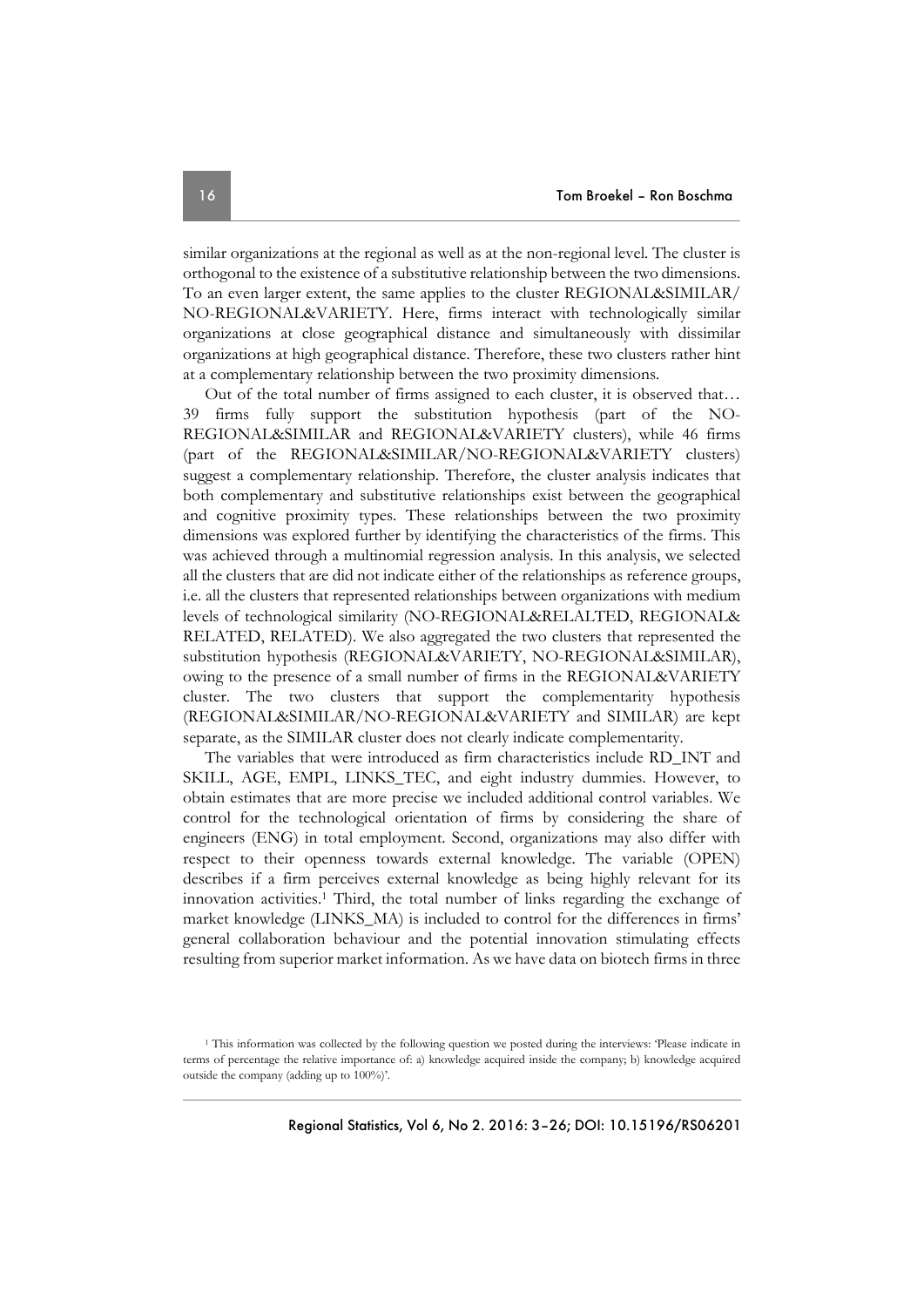different countries, we took into account two sector-country dummies (SWED\_BIO, CZECH\_BIO) to control for potential country effects in this sector.

The results of the analysis are presented in Table 6. The first interesting finding is concerned with the coefficients of the sector dummies. While we have already pointed out that all the clusters contain firms that belong to different industries, the regression analysis adds further evidence that none of the detected geographical and cognitive structures is restricted to just one industry. For instance, the cluster NO-REGIONAL&SIMILAR/REGIONAL&VARIETY seems to correspond primarily to the characteristics of firms in the ICT sector. However, firms of the same sector are also significant members in the cluster SIMILAR (positive significant coefficient of ICT). Similar findings are observed for other sector dummies and clusters.

Table 6

| Clusters         | <b>REGIONAL&amp;SI</b><br>REGIONAL&V<br>ARIETY<br><b>MILAR</b><br>$\frac{1}{2}$ | <b>REGIONAL&amp;SI</b><br>NO_REGIONA<br><b>L&amp;VARIETY</b><br>MILAR, | SIMILAR   | <b>REGIONAL&amp;R</b><br>REGIONAL&R<br>RELATED<br><b>ELATED</b><br><b>ELATEL</b><br>ģ |
|------------------|---------------------------------------------------------------------------------|------------------------------------------------------------------------|-----------|---------------------------------------------------------------------------------------|
| Obs:             | 39                                                                              | 46                                                                     | 40        | 170                                                                                   |
| <b>CONST</b>     | 0.903                                                                           | $\overline{0.1}43$                                                     | $-0.178$  |                                                                                       |
| Log(AGE)         | $-0.569*$                                                                       | 0.101                                                                  | $-0.103$  |                                                                                       |
| Log(EMPL)        | $-0.215$                                                                        | $-0.561**$                                                             | $-0.412$  |                                                                                       |
| <b>SKILL</b>     | $-0.002$                                                                        | 0.001                                                                  | $-0.009$  |                                                                                       |
| <b>ENG</b>       | $-0.005$                                                                        | 0.006                                                                  | $-0.007$  |                                                                                       |
| RD_INT           | 0.295                                                                           | $-1.140$                                                               | $-1.256$  |                                                                                       |
| <b>AUTO</b>      | 1.478                                                                           | 0.185                                                                  | 2.336*    |                                                                                       |
| <b>BIO</b>       | $-0.231$                                                                        | 1.656*                                                                 | 2.968**   | Reference group                                                                       |
| <b>AERO</b>      | $-0.103$                                                                        | 0.176                                                                  | 1.243     |                                                                                       |
| <b>TEXT</b>      | 1.553                                                                           | 3.143***                                                               | 1.947     |                                                                                       |
| <b>MEDIA</b>     | 0.960                                                                           | 0.939                                                                  | 1.347     |                                                                                       |
| <b>VIDEO</b>     | 0.498                                                                           | 0.221                                                                  | 2.822*    |                                                                                       |
| ICT              | $2.273*$                                                                        | 1.285                                                                  | 4.016***  |                                                                                       |
| <b>FOOD</b>      | (omitted)                                                                       | (omitted)                                                              | (omitted) |                                                                                       |
| <b>CZECH_BIO</b> | 0.429                                                                           | $-2.041$                                                               | $-1.154$  |                                                                                       |
| SWED_BIO         | $-0.290$                                                                        | $-2.119*$                                                              | $-1.331$  |                                                                                       |
| <b>EXTERN</b>    | 0.007                                                                           | 0.000                                                                  | $-0.006$  |                                                                                       |
| LINKS_TEC        | $-0.132*$                                                                       | $-0.110$                                                               | $-0.029$  |                                                                                       |
| LINKS_MA         | 0.005                                                                           | 0.044                                                                  | $-0.007$  |                                                                                       |
| Obs:             | 295.000                                                                         |                                                                        |           |                                                                                       |
| LR $chi2(51)$    | 96.28                                                                           |                                                                        |           |                                                                                       |
| Log Likelihood   | $-289.879$                                                                      |                                                                        |           |                                                                                       |
| Pseudo R2        | 0.1424                                                                          |                                                                        |           |                                                                                       |

**Multinomial regression clusters**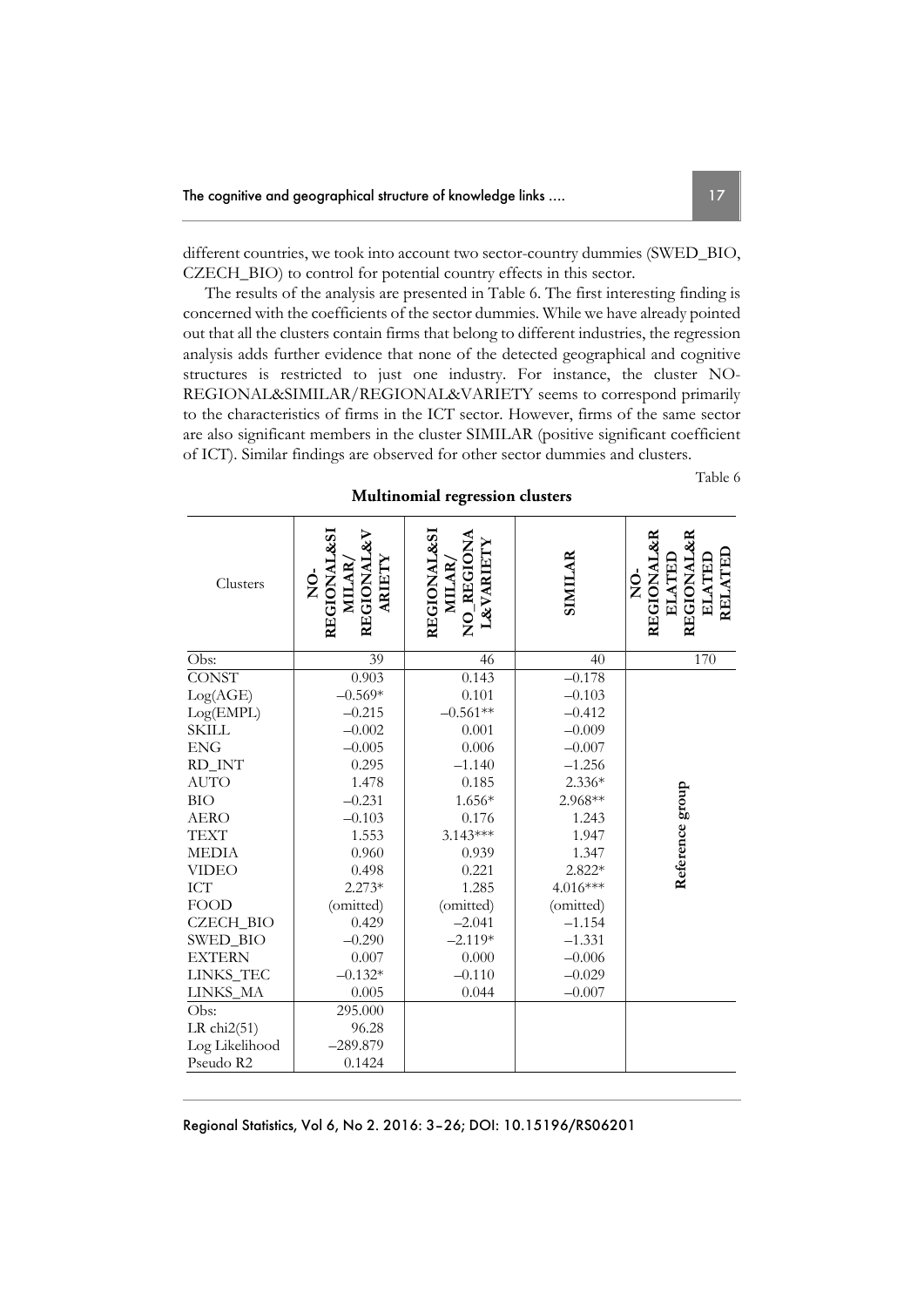Another interesting finding is that firms in cluster NO-REGIONAL&SIMILAR and REGIONAL&VARIETY tend to be younger (AGE), which suggests that the substitutive relationship between cognitive and geographical proximity holds primarily for younger firms. Given their limited experiences, geographical proximity seems to be more important for these firms for maintaining successful collaborations with technologically dissimilar organizations. Cognitive proximity eases communication and as a result enables younger firms to interact with more geographically distant partners. Moreover, a substitutive relationship between the cognitive and geographical dimension tends to be more relevant for firms with low numbers of links concerning technological knowledge (LINKS\_TEC). It might be attributed to the reluctance of firms to collaborate (having fewer links) and the caution they exercise while selecting partners. They may choose geographically proximate organizations because they can monitor them easily. Moreover, social relationships, which are more likely to exist between geographically proximate partners, might imply higher levels of trust. These relationships, in turn, may reduce the perceived obstacles to exchange knowledge between cognitively distant partners.

In contrast, the negative coefficient of EMPL for REGIONAL&SIMILAR/NO-REGIONAL&VARIETY suggests a complementary relationship between the two types of proximities that holds particularly for smaller firms. Accordingly, smaller firms (note that EMPL is not correlated with AGE) are well embedded in regional clusters of technologically similar firms. At the same time, they maintain significant relationships with dissimilar firms at larger distances. Apparently, this should make them gatekeepers that provide access to geographically distant and diverse knowledge sources. This finding clearly contradicts our expectation according to which this role should have been played by large firms (see also Lazerson–Lorenzoni 1999 and Graf 2011). We did not observe statistically significant differences between firms of cluster SIMILAR and our control group.

So far, our analysis demonstrated that systematic differences exist in the structures of firms' links along the geographical and cognitive dimension. In the subsequent sections, we focus on whether these structural differences can impact the innovation performance of firms.

#### **Impact of link structures on firms' innovation performance**

#### Empirical approach

As is common in innovation studies, we approximated the innovation performance of firms by means of the share of significantly improved products/processes on a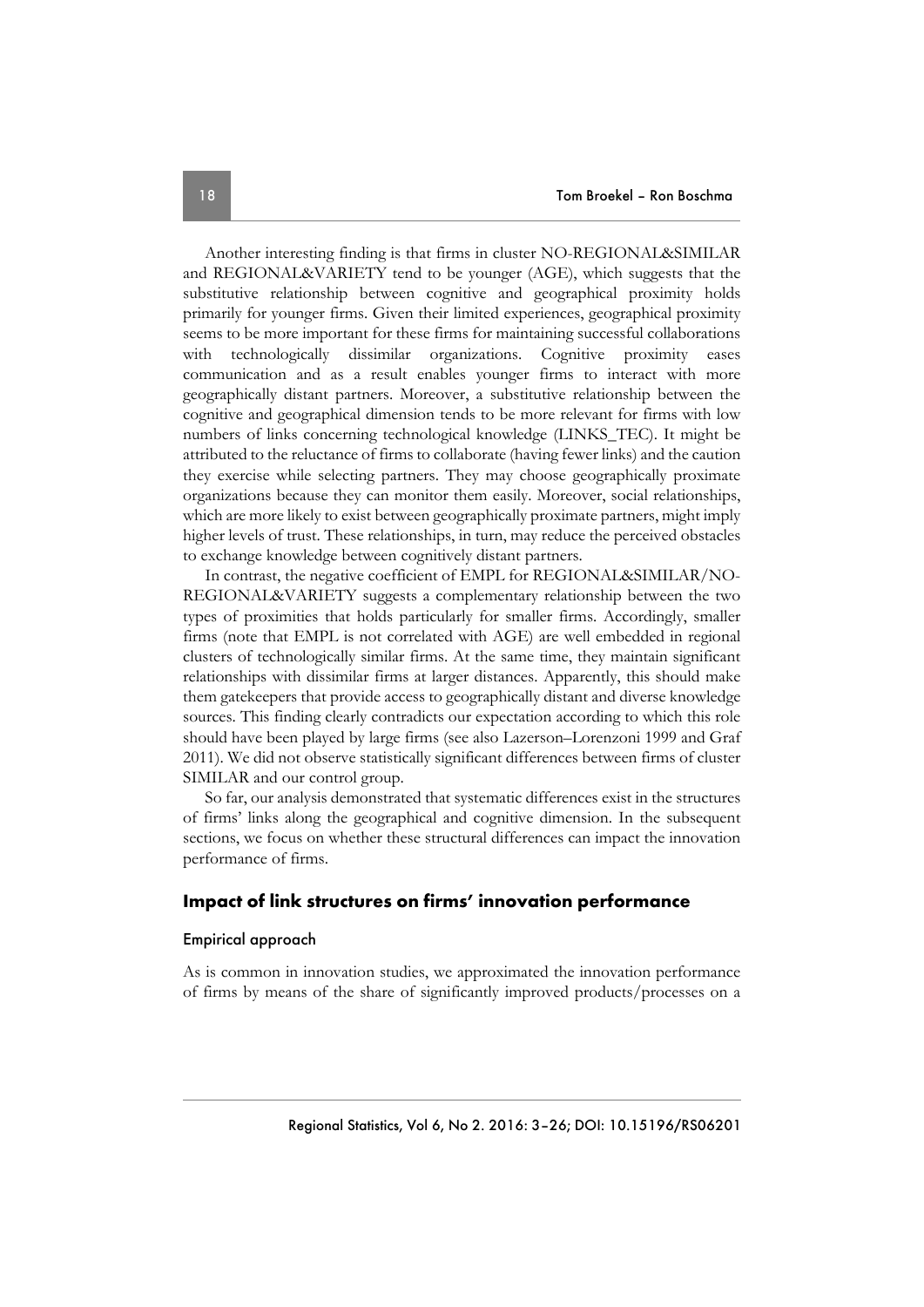firm's turnover (INN).2 In addition to the geographical and cognitive composition of firms' partners, we considered all previously presented firm characteristics, which might influence the innovative success of firms.

Our dependent variable (INN) is a share within the interval [0,1]. The OLS regressions can be applied to such data when the variable is 'logit' transformed (*ŷ = log(y/ (1 − y))*). However, Ferrari & Cribari-Neto (2004) point out that such an approach has several shortcomings, which include the problematic interpretation of coefficients and tendency towards asymmetric distribution of proportions (shares). Moreover, OLS regressions based on such data tend to be heteroskedastic. To overcome these drawbacks, they proposed *beta regression*, which is based on the assumption that the dependent variable is beta-distributed. Depending on the specification of some parameter values, beta's density can assume different shapes and it can be used to model left and right skewed distributions. We use beta regression with maximum-likelihood estimation and a 'logit' specification, as proposed by Cribari-Neto & Zeileis (2010), which implies that the obtained coefficients can be interpreted as change in the logit.3 In some instances, our dependent variable is equal to, 0, or 1. To apply a beta regression, as suggested by Cribari-Neto & Zeileis (2010) and Smithson & Verkuilen (2006), we transformed the variable (*y*) using the following equation:  $(y^*(n-1) + 0.5)/n$ , whereby *n* represents the number of observations (372).

#### Factors influencing firms' innovation performance

The cluster dummies created previously are employed to approximate differences in firms' choice of knowledge exchange partners. Using the beta regression approach, these cluster dummies and other firm characteristics are regressed on the share of a firm's turnover attributable to new or significantly improved products or processes that are not older than 3 years (INN). The results are shown in Table 7. We did not report the model with all cluster dummies because the overlap between the dummies (firms are classified into multiple clusters) causes linear dependency and multicollinearity issues. We tested each proximity dimension (cognitive and geographical) separately before considering the combined clusters (cognitive & geographical).

<sup>2</sup> This information was collected with the following question: 'Please indicate how much percentage of the turnover of your firm is attributed to new, dramatically improved products/processes introduced in the last three years?' <sup>3</sup> We also ran models specifying a 'log' and a 'probit' link function, but the results remained stable.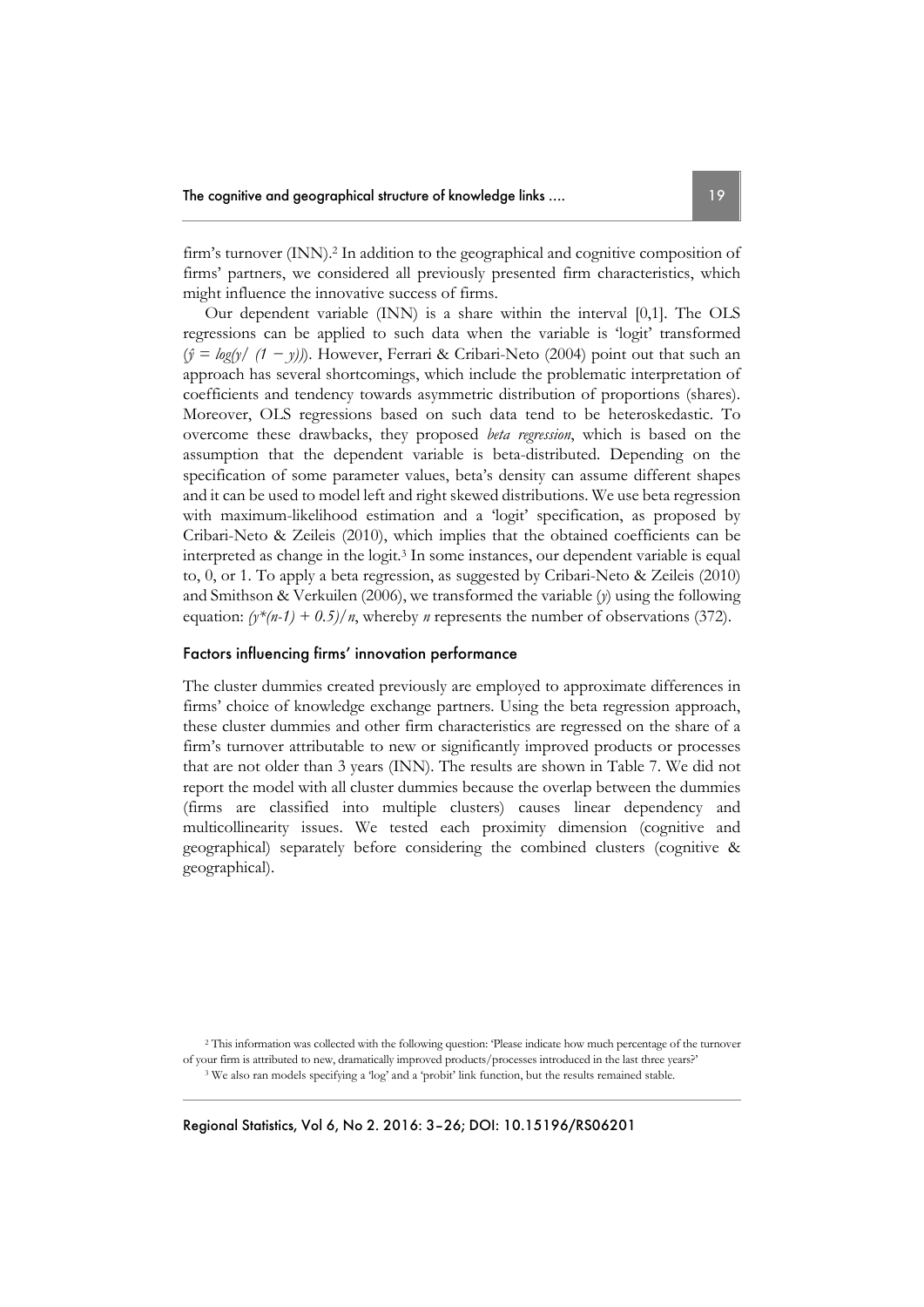|                                              |                      |         |                       |         |                         |                       | Impact on innovation performance of firms |         |                         |         |                         |                |                         |                                                                 |
|----------------------------------------------|----------------------|---------|-----------------------|---------|-------------------------|-----------------------|-------------------------------------------|---------|-------------------------|---------|-------------------------|----------------|-------------------------|-----------------------------------------------------------------|
| Model                                        |                      | p-value | $\Box$                | p-value | $\Xi$                   | p-value               | $\geq$                                    | p-value | $\triangleright$        | p-value | ⋝                       | p-value        | 買                       | p-value                                                         |
| <b>CONST</b>                                 | $-0.258$<br>$-0.146$ | 0.6186  | $-0.238$              | 0.653   | $-0.182$                | $\frac{0.729}{0.108}$ | $-0.170$                                  | 0.744   | $-0.124$                | 0.813   | $-0.149$                | 0.774          | $-0.163$                | 0.752                                                           |
| Log(AGE)                                     |                      | 0.119   | $-0.142$              | 0.136   | 0.151                   |                       | $-0.152$                                  | 0.108   | $-0.163*$               | 0.084   | $0.159*$                | 0.092          | $0.161*$                | 0.083                                                           |
| Log(EMPL)                                    | $-0.072$             | 0.2644  | $-0.090$              | 0.178   | $-0.092$                | 0.166                 | $-0.111*$                                 | 0.097   | $-0.112*$               | 0.094   | $-0.097$                | 0.139          | $-0.099$                | 0.128                                                           |
| <b>SKILL</b>                                 | $0.005**$            | 0.0493  | $0.005**$             | 0.037   | $0.005*$                | 0.052                 | $0.005**$                                 | 0.047   | $0.005**$               | 0.044   | $0.005*$                | 0.057          | $0.005**$               | 0.040                                                           |
| C<br>召                                       | 0.003                | 0.2887  | 0.003                 | 0.260   | 0.003                   | 0.242                 | 0.003                                     | 0.184   | 0.003                   | 0.197   | 0.003                   | 0.231          | 0.003                   | 0.229                                                           |
| $\mathbf{R}\mathbf{D}\_\mathbf{N}\mathbf{T}$ | $-0.596*$            | 0.0887  | $0.705*$              | 0.057   | $-0.678*$               | 0.068                 | $-0.732**$                                | 0.048   | $-0.709*$               | 0.055   | $-0.586*$               | 0.099          | $-0.664*$               | 0.056                                                           |
| <b>AUTO</b>                                  | $-0.109$             | 0.7408  | $-0.335$              | 0.360   | $-0.245$                | 0.508                 | $-0.305$                                  | 0.403   | $-0.256$                | 0.483   | $-0.070$                | 0.836          | $-0.217$                |                                                                 |
| BIO                                          | $0.765*$             | 0.0871  | 0.637                 | 0.177   | 0.588                   | 0.214                 | 0.633                                     | 0.179   | 0.562                   | 0.231   | 0.742                   | 0.101          |                         |                                                                 |
| AERO                                         | $-0.155$             | 0.5855  | $-0.304$              | 0.337   | $-0.297$                | 0.351                 | $-0.342$                                  | 0.277   | $-0.315$                | 0.316   | $-0.169$                | 0.563<br>0.799 | 0.562<br>0.255<br>0.262 | $\begin{array}{c} 0.512 \\ 0.209 \\ 0.370 \\ 0.501 \end{array}$ |
| TEXT                                         | $-0.199$             | 0.6105  | $-0.292$              | 0.488   | $-0.281$                | 0.504                 | $-0.199$                                  | 0.638   | $-0.232$                | 0.581   | $-0.104$                |                |                         |                                                                 |
| MEDIA                                        | $-0.326$             | 0.4025  | $-0.453$              | 0.276   | $-0.417$                | 0.318                 | $-0.398$                                  |         | $-0.411$                | 0.318   | $-0.266$                | 0.503          | $-0.420$                | 0.277<br>0.747<br>0.141                                         |
| SOFT                                         | $0.071\,$            | 0.8365  | $-0.082$              | 0.824   | $-0.054$                | 0.884                 | $-0.044$                                  | 0.335   | $-0.096$<br>$0.608$     | 0.794   | 0.063                   | 0.857          | $-0.112$                |                                                                 |
| VIDEO                                        | $0.886**$            | 0.0311  | 0.641                 | 0.154   | $0.745*$                | 0.097                 | 0.685                                     | 0.123   |                         | 0.171   | $0.822**$               | 0.049          | 0.611                   |                                                                 |
| <b>OIR THANS</b>                             | $0.852**$            | 0.0185  | $0.890**$             | 0.016   | $0.934**$               | 0.011                 | $0.893**$                                 | 0.014   | $0.923**$               | 0.011   | $0.942***$              | 0.009          | $0.909**$               | 0.012                                                           |
| CZECH_BIO                                    | 0.048                | 0.9144  | 0.131                 | 0.772   | 0.115                   | 0.800                 | 0.163                                     | 0.718   | 0.215                   | 0.633   | 0.183                   | 0.684          | 0.170                   | 0.702                                                           |
| EXTERN                                       | $0.004*$             | 0.0989  | $-0.004*$             | 0.099   | $0.005*$                | 0.075                 | $-0.004$                                  | 0.104   | $0.004*$                | 0.084   | $0.005**$               | 0.069          | $0.004*$                | 0.092                                                           |
| LINKS_MA                                     | 0.011                | 0.6057  | 0.022                 | 0.255   | 0.005                   | 0.811                 | $-0.001$                                  | 0.945   | $-0.001$                | 0.945   | $0.002\,$               | 0.935          | 0.005                   | $\bf 0.816$                                                     |
| LINKS_TEC                                    | 0.022                | 0.2506  | 0.003                 | 0.884   | 0.022                   | 0.256                 | 0.022                                     | 0.244   | 0.022                   | 0.249   | 0.022                   | 0.256          | 0.022                   | 0.257                                                           |
| RFL.                                         |                      |         | 0.058                 | 0.824   |                         |                       |                                           |         |                         |         |                         |                |                         |                                                                 |
| <b>HIGH</b>                                  |                      |         | 0.186                 | 0.515   |                         |                       |                                           |         |                         |         |                         |                |                         |                                                                 |
| REL_HIGH                                     |                      |         | 1.646**               | 0.019   |                         |                       |                                           |         | $0.376*$                | 0.062   | $0.370**$               | 0.041          | $0.519***$              | 0.003                                                           |
| LOW                                          |                      |         | $-0.004$              | 0.989   |                         |                       |                                           |         |                         |         |                         |                |                         |                                                                 |
| HIGH_REL                                     |                      |         | 0.297                 | 0.329   |                         |                       |                                           |         |                         |         |                         |                |                         |                                                                 |
| LOW_REL                                      |                      |         | 0.319                 | 0.301   |                         |                       |                                           |         |                         |         |                         |                |                         |                                                                 |
| MED                                          |                      |         |                       |         | 0.231                   | 0.388                 |                                           |         |                         |         |                         |                |                         |                                                                 |
| REG                                          |                      |         |                       |         | 0.210<br>0.043          | 0.876<br>0.426        |                                           |         |                         |         |                         |                |                         |                                                                 |
| REG MED<br>LARGE                             |                      |         |                       |         | 0.069                   | 0.847                 |                                           |         |                         |         |                         |                |                         |                                                                 |
| <b>GEO_MIX</b>                               |                      |         |                       |         | $0.501*$                | 0.065                 |                                           |         | 0.269                   | 0.140   | $0.306*$                | 0.089          | $0.306*$                | 0.083                                                           |
| NONREG_REL                                   |                      |         |                       |         |                         |                       | $0.483*$                                  | 0.069   | 0.275                   | 0.323   | 0.026                   | 0.883          |                         |                                                                 |
| NONREG_HIGH                                  |                      |         |                       |         |                         |                       | $-0.004$                                  | 0.991   | $-0.090$                | 0.792   | $-0.324$                | 0.262          |                         |                                                                 |
| REG_HIGH_NONREG_LOW                          |                      |         |                       |         |                         |                       | 0.032                                     | 0.907   | 0.004                   | 0.989   | $-0.210$                | 0.330          |                         |                                                                 |
| REG_REL                                      |                      |         |                       |         |                         |                       | $-0.213$                                  | 0.570   | $-0.205$                | 0.584   | $-0.391$                | 0.251          |                         |                                                                 |
| COM_REL                                      |                      |         |                       |         |                         |                       | $0.512*$                                  | 0.068   | 0.234                   | 0.440   | $-0.020$                |                |                         |                                                                 |
| COM_HIGH                                     |                      |         |                       |         |                         |                       | $0.494*$                                  | 0.091   | 0.429                   | 0.145   |                         |                | 0.339                   | 0.120                                                           |
| REG_LOW<br>(phi)                             |                      |         |                       |         |                         |                       | 0.006                                     | 0.987   | $-0.026$                | 0.945   | $-0.256$                | 0.431          |                         |                                                                 |
|                                              | $1.056***$           | 0.000   | $1.044***$            | 0.000   | $1.027***$              | 0.000                 | $1.092***$                                | 0.000   | $1.109***$              | 0.000   | $1.102***$              | 0.000          | $1.100***$              | 0.000                                                           |
| Pseudo $R^2$<br>$\rm Log\mbox{-}Lik.$        |                      |         | 348 on 26 Df<br>0.196 |         | 345.3 on 25 Df<br>0.183 |                       | 323.5 on 27 Df<br>0.197                   |         | 326.4 on 29 Df<br>0.212 |         | 325.3 on 28 Df<br>0.207 |                | 324.9 on 23 Df<br>0.205 |                                                                 |
|                                              |                      |         |                       |         |                         |                       |                                           |         |                         |         |                         |                |                         |                                                                 |

Table 7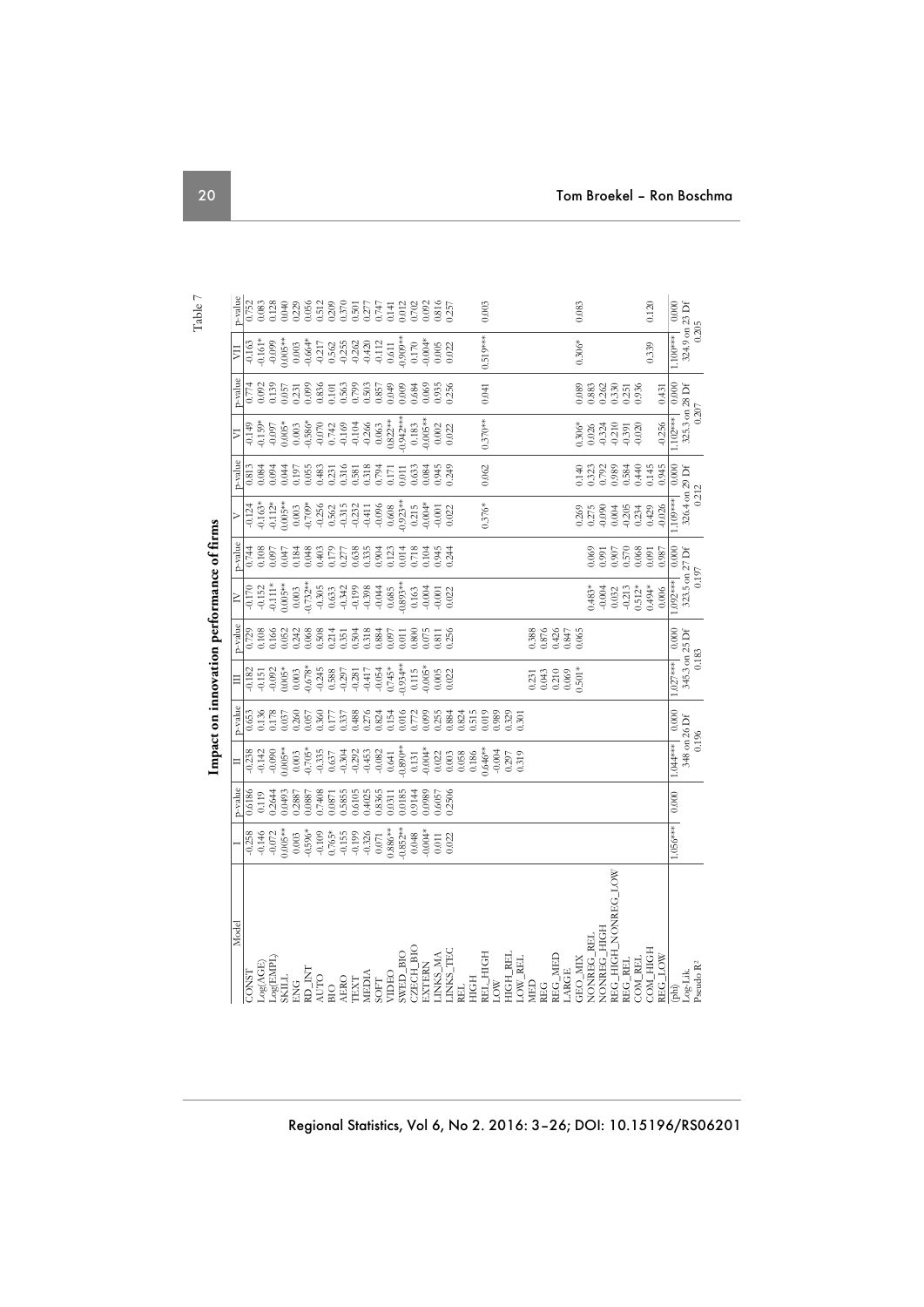Before discussing the results for the cluster dummies, we analyzed firm characteristics that gained significance in all model specifications (I–VII). The variable SKILL is positive and significant in all the models, implying that larger shares of highly qualified employees increase the innovation performance of firms. Surprisingly, the share of R&D employees (RD\_INT) is negative and significant in all models. However, the variable is strongly positively correlated with SKILL (+0.33\*\*\*) and INNO (+0.13\*\*). It is therefore likely that SKILL captures the positive effect of RD\_INT. As a result, the remaining variance of RD\_INT that is not captured by SKILL might reflect some sector specifics (e.g. the negative correlation between TEXT and INNO).4 Moreover, EXTERN is negative and significant in almost all models. It suggests that firms that attribute a high importance to external knowledge are less innovative. While the negative significances of EMPL in models IV and V as well as that of AGE in models V, VI, and VII are in line with literature (cf. Frenkel– Schefer 1998), they appear only in a limited number of models. Although there are no signs of multicollinearity, it was shown above that EMPL and AGE are significantly related to particular structures in the combined cognitive and geographic dimensions. As these variables become significant in those models including all cluster dummies of the combined cognitive and geographic dimensions, they probably capture some effects of the corresponding clusters. However, given the weakness of their effects, we refrained from disentangling these variables any further.

Here, we focus on the effects of the cognitive and geographical proximity dimensions. In model II, we included only the dummies for clusters representing differences in the cognitive dimension of the firms' partners. We expected firms in clusters SIMILAR, VARIETY, VARIETY/RELATED, and SIMILAR/RELATED to be outperformed by the firms in clusters RELATED and RELATED/SIMILAR because only these latter two have access to related knowledge, i.e. contacts that offer sufficient variety of knowledge but still allow for effective communication. Only one dummy (RELATED/SIMILAR) was positive and significant. The results meet our expectations as they show that having a mixture of links to related and technologically similar firms is conducive for innovation performance of firms. However, we also expected RELATED to be positive and significant, which is not the case.

In model III, only the dummies of the geographical proximity dimension are included. We expected firms with a mix of linkages at different spatial levels (MIX-DIST and REGIONAL/MEDIUM-DIST) to outperform firms that focus mainly on only one type of spatial level for interaction (REGIONAL, MEDIUM-DIST, LARGE-DIST). Only the MIX-DIST cluster was positive and significant. This confirms our hypothesis that a balance of links at all three spatial levels facilitates the innovation performance of firms.

<sup>4</sup> It might however also account for a potential negative size effect because, when excluding EMPL from the regression, RD\_INT loses its significance.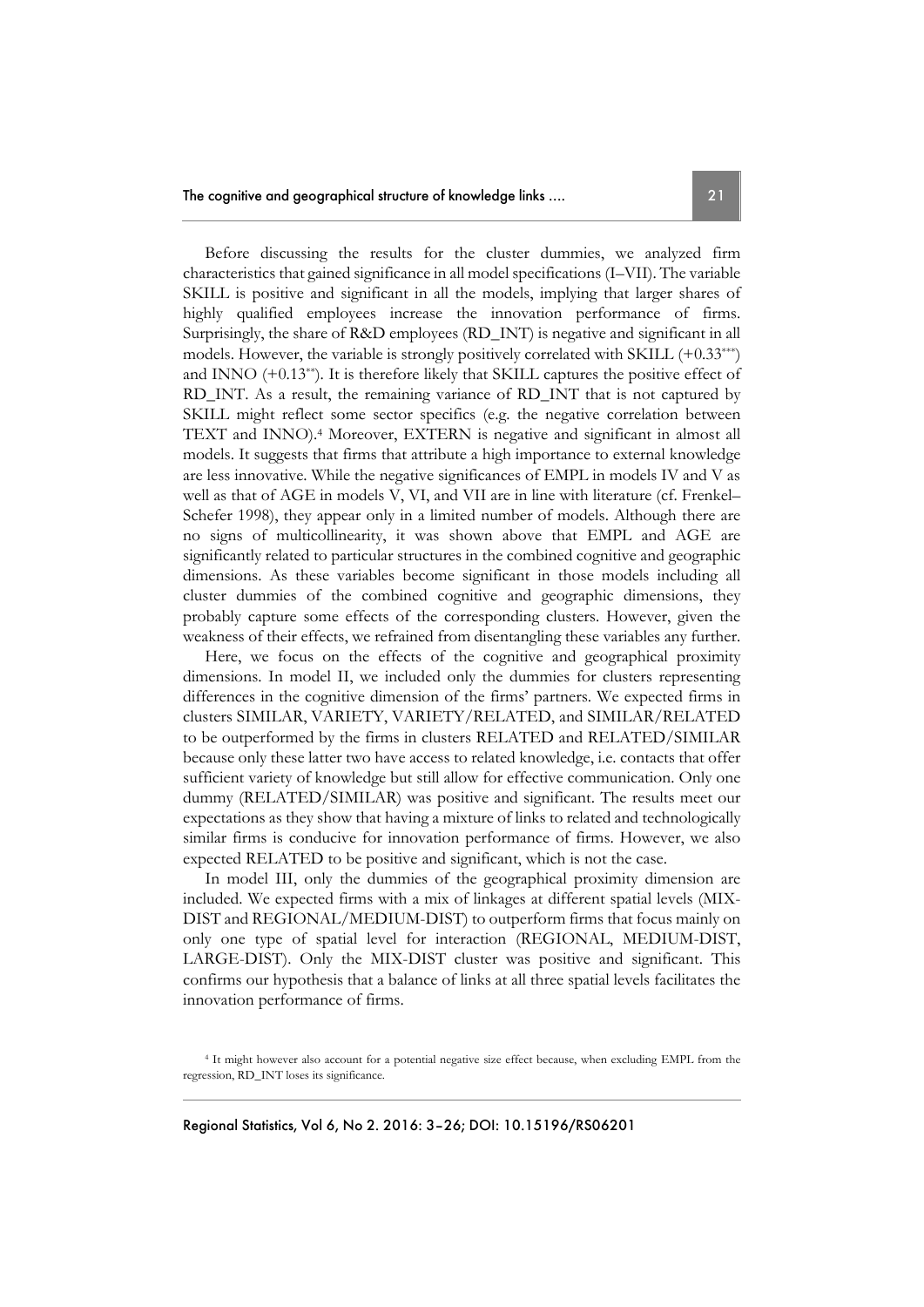In Model IV, the cluster dummies for the combined cognitive and geographical proximity dimensions are tested. Three of these have positive and significant effects (NO-REGIONAL&SIMILAR, RELATED, and SIMILAR). It suggests that innovation performance is particularly enhanced when firms have significant links with technologically similar organizations outside their region (NO-REGIONAL&SIMILAR), links with technologically similar organizations located at different spatial levels (SIMILAR), and linkages with technologically related organizations at various spatial scales (RELATED). A prominent observation is that no cluster dummies are significant with primarily regional linkages.

It is apparent that the geographical dimension plays only a minor role in defining these clusters. Therefore, we confront the dummies of the combined cognitive and geographical proximity dimensions with the two dummies that were found significant in the previous models (RELATED/SIMILAR, MIX-DIST). As a result, as shown in model V, NO-REGIONAL&SIMILAR, RELATED, and SIMILAR lose their significance. Their effect is captured by RELATED/SIMILAR. However, the previously significant MIX-DIST also loses its significance and regains significance when SIMILAR is removed (model VI). Although the overlap between the two clusters SIMILAR and MIX-DIST is small, their positive impact on innovation seems to be interrelate'. To disentangle their effects, we excluded all insignificant dummy variables and estimated model VII that includes only RELATED-SIMILAR, SIMILAR, and MIX-DIST. The RELATED/SIMILAR, SIMILAR, and MIX-DIST clusters remained highly significant, insignificant, and positive and significant, respectively. Therefore, the innovation performance of firms is enhanced when they have access to knowledge sources at different spatial scales or link with a combination of organizations that offer related and similar technological knowledge. This implies that the best practices facilitated by the geographical structure of knowledge exchange partners (with a combination of regional and non-regional linkages) is an alternative to the best practice facilitated by the cognitive structure (with a combination of cognitively similar and related organizations).

#### **Conclusions**

The paper investigated firms' embeddedness in knowledge networks. Taking a proximity approach, we focused on firms' knowledge exchange partners and the roles of cognitive and geographical proximities. Our investigation contributed to the literature in two ways.

First, we showed that the structure of firms' links differs systematically along the cognitive and geographical dimensions. With respect to the cognitive dimension, we found a large number of firms having relationships primarily with one type of organization (technologically dissimilar, related, or similar). Nevertheless, somewhat more than 50% of firms exchange knowledge with organizations possessing varying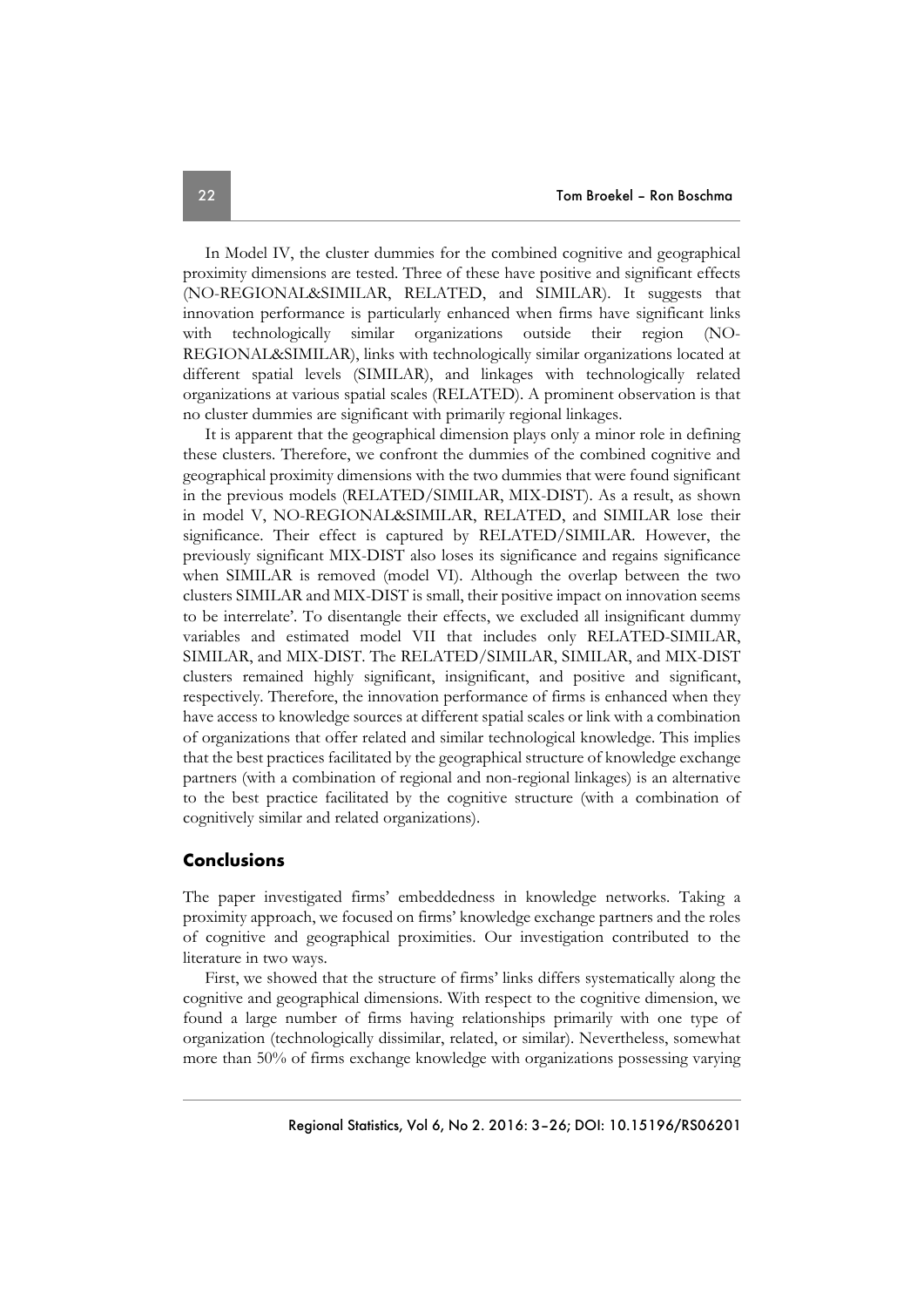degrees of knowledge similarity. For the geographical dimension, similar findings were obtained with about 53% of firms having links to organizations at various spatial scales. We also found that the two proximity dimensions share a relationship. For younger firms and those with fewer technological knowledge links, geographical proximity helps to overcome cognitive distance. In contrast, geographical and cognitive proximities are complementary for smaller firms (but not younger firms), which implies that these firms tend to be well embedded in regional clusters of technologically similar firms. At the same time, they maintain significant relationships with dissimilar firms at larger geographical distances.

Second, we tested the effects of these different partner structures on innovation. The results clearly confirmed that firms increase their innovation performance by primarily linking with technologically related firms as well as technologically similar organizations. This is in line with Boschma and Frenken's findings (2010) and confirms the findings of other studies on this issue (cf. Broekel–Boschma 2012, Fornahl et al. 2011). In accordance with existing research, it also helps firms to access knowledge sources at various geographical scales (cf. Arndt–Sternberg 2000). However, in our study, we did not find an indication for the interrelated effects of cognitive and geographical proximity (in either a substitutive or a complementary sense) on firms' innovation performance.

This study has several shortcomings. We only measured links that are realized by the firms, not the interaction possibilities that firms may possess. For instance, the absence of technologically dissimilar organizations in a region fails to facilitate communication between such organizations at the regional level. Accordingly, they might be driven to search for such collaboration partners at greater geographical distances. The study does not consider that the existing potential for collaborating with a particular organization at a particular spatial level might influence the results on the relationship between cognitive and geographical dimensions for the establishment of knowledge links.

Our measure of geographical proximity might also have captured the effect of other types of proximity, like social proximity (Boschma 2005). In this study, we cannot entirely rule out this potential of spurious correlation. Therefore, we clearly see the need for further research to include data on all proximity types that were not considered in this paper, namely social, institutional, and organizational proximity. This would certainly increase our understanding of what drives the structure of the knowledge exchange partners of firms, whether proximity dimensions act as substitutes or complements, and the manner in which different structures of knowledge exchange partners influence the innovation performance of firms.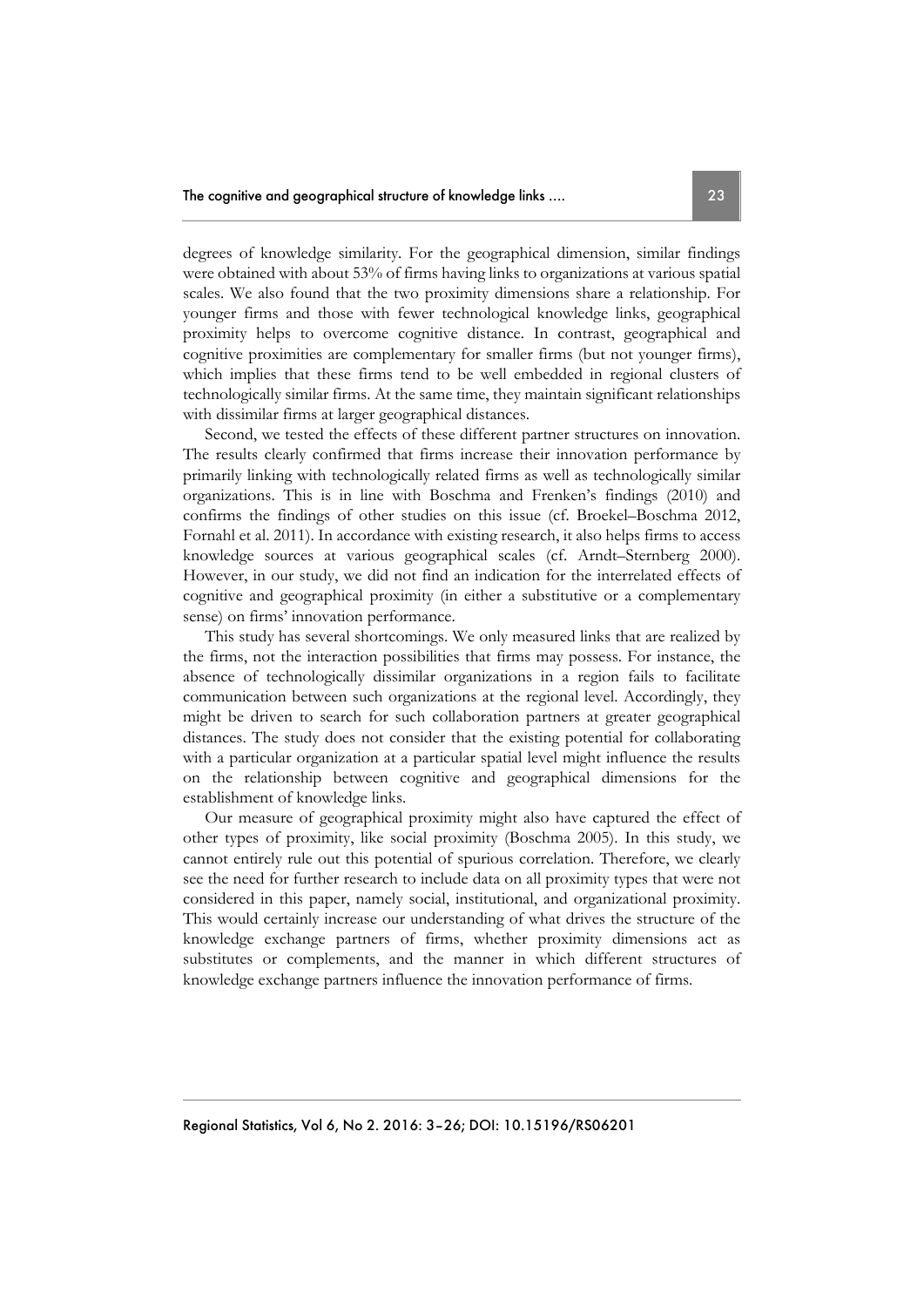#### **REFERENCES**

- ARNDT, O.–STERNBERG, R. (2000): Do manufacturing firms profit from intraregional innovation linkages? An empirical based answer *European Planning Studies* 8 (4): 465–485.
- AZZALINI, A.–TORELLI, N. (2007): Clustering via nonparametric density estimation *Statistics and Computing* 17 (1): 71–80.
- BALLAND, P.-A. (2011): Proximity and the evolution of collaboration networks: Evidence from Research and Development projects within the Global Navigation Satellite System (GNSS) industry *Regional Studies* 46 (6): 741–756.
- BALLAND, P.-A.–SUIRE, R.–VICENTE, J. (2013): Structural and geographical patterns of knowledge networks in emerging technological standards: Evidence from the European GNSS industry *Economics of Innovation and New Technology* 22 (1): 47–72.
- BATHELT, H.–MALMBERG, A.–MASKELL, P. (2004): Clusters and knowledge: Local buzz, global pipelines and the process of knowledge creation *Progress in Human Geography* 28 (1): 31–56.
- BIN, R. D.–RISSO, D. (2011): A novel approach to the clustering of microarray data via nonparametric density estimation *BMC Bioinformatics* 12:49.
- BOSCHMA, R. A. (2005): Proximity and innovation: A critical assessment *Regional Studies* 39 (1): 61–74.
- BOSCHMA, R.–FRENKEN, K. (2010): The spatial evolution of innovation networks. A proximity perspective In: BOSCHMA, R.–MARTIN, R. (eds.) *The Handbook of Evolutionary Economic Geography* pp. 120–135., Edward Elgar, Cheltenham.
- BRESCHI, S.–LISSONI, F. (2003): *Mobility and social networks: Localised knowledge spillovers revisited* CESPRI Working Paper, No. 142., Università Commerciale "Luigi Bocconi", Milano.
- BROEKEL, T.–BOSCHMA, R. (2012): Knowledge networks in the Dutch aviation industry: the proximity paradox *Journal of Economic Geography* 12 (2): 409–433.
- CANTNER, U.–GRAF, H. (2004): The network of innovators in Jena: An application of social network analysis *Research Policy* 35 (4): 463–480.
- CASSIMAN, B.–COLOMBO, M. G.–GARRONE, P.–VEUGELERS, R. (2005): The impact of M&A on the R&D process: An empirical analysis of the role of technological- and market-relatedness *Research Policy* 34 (2): 195–220.
- CRIBARI-NETO, F.–ZEILEIS, A. (2010): Beta regression in R *Journal of Statistical Software* 34 (2): 1–24.
- FERRARI, S. L. P.–CRIBARI-NETO, F. (2004): Beta Regression for modeling rates and proportions *Journal of Applied Statistics* 31 (7): 799–815.
- FORNAHL, D.–BROEKEL, T.–BOSCHMA, R. A. (2011): What drives patent performance of German biotech firms? The impact of R&D subsidies, knowledge networks and their location *Papers in Regional Science* 90 (2): 395–418.
- FRENKEL, A.–SCHEFER, D. (1998): Local milieu and innovations: Some empirical results *The Annals of Regional Science* 32 (1): 185–200.
- GLUCKLER, J. (2007): Economic geography and the evolution of networks *Journal of Economic Geography* 7 (5): 619–634.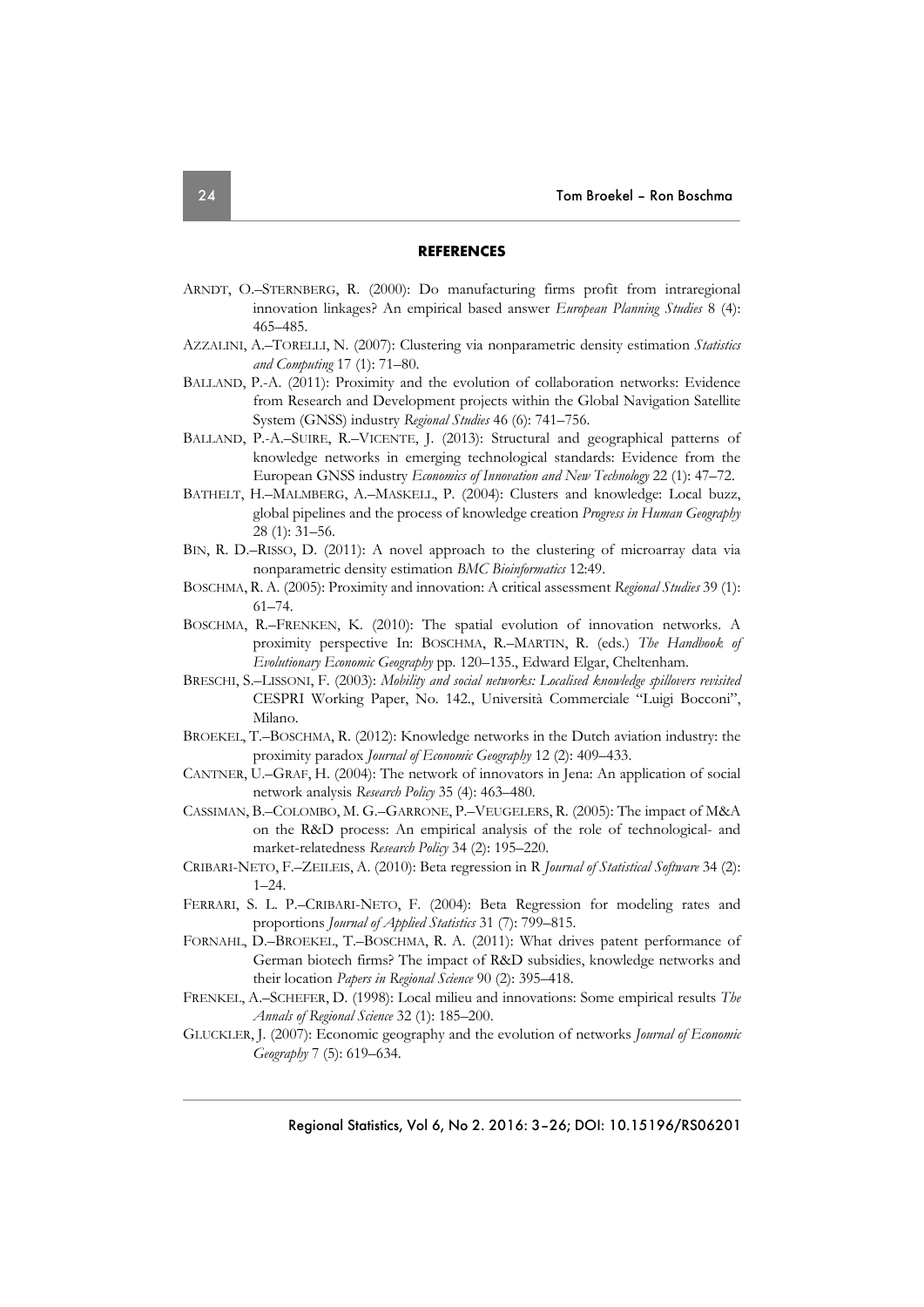- GRAF, H. (2011): Gatekeepers in regional networks of innovation *Cambridge Journal of Economics* 35 (1): 173–198.
- KAUFMAN, L.–ROUSSEEUW, P. J. (1990): *Finding groups in data* John Wiley and Sons Ltd. West Sussex, England.
- LAZERSON, M. H.–LORENZONI, G. (1999): The firm that feed industrial districts: A return to the Italian source *Industrial and Corporate Change* 8 (2): 235–266.
- Martin, R.–Moodysson, J. (2011): Innovation in Symbolic Industries: The Geography and Organization of Knowledge Sourcing *European Planning Studies* 19 (7): 1183–1203
- MEYER-KRAHMER, F. (1985): Innovation behaviour and regional indigenous potential *Regional Studies* 19 (6): 523–534.
- NOOTEBOOM, B. (2000): *Learning and innovation in organizations and economics* Oxford University Press, Oxford.
- NOOTEBOOM, B.–VAN HAVERBEKE, W.–DUYSTERS, G.–GILSING, V.–VAN DEN OORD, A. (2007): Optimal cognitive distance and absorptive capacity Research Policy 36 (7): 1016–1034.
- PHELPS, C. C. (2010): A longitudinal study of the influence of alliance network structure and composition of firm exploratory innovation *Academy of Management Journal* 53 (4): 890–913.
- PONDS, R.–VAN OORT, F.–FRENKEN, K. (2007): The geographical and institutional proximity of research collaboration *Papers in Regional Science* 86 (3): 423–443.
- POWELL, W. W.–WALTER, W.–KOPUT, K. W.–SMITH-DOERR, L. (1996): Interorganizational collaboration and the locus of innovation: Networks of learning in Biotechnology *Administrative Science Quarterly* 41 (1): 116–145.
- SINGH, J. (2005): Collaborative networks as determinants of knowledge diffusion patterns *Management Science* 51 (5): 756–770.
- SMITHSON, M.–VERKUILEN, J. (2006): A better lemon squeezer? Maximum-Likelihood Regression with Beta-Distributed Dependent Variables *Psychological Methods* 11 (1): 54–71.
- STERNBERG, R.–ARNDT, O. (2001): The firm or the region: What determines the innovation behavior of European firms? *Economic Geography* 77 (4): 364–382.
- TER WAL,A.–BOSCHMA,R. (2009): Applying social network analysis in Economic Geography: Framing some key analytical issues *Annals of Regional Science* 43 (3): 739–756.
- TORRE, A.–RALLET, A. (2005): Proximity and localization *Regional Studies* 39 (1): 47–59.
- UZZI, B. (1996). The sources and consequences of embeddedness for the economic performance of organizations: The network effect *American Sociological Review* 61 (4): 674–698.